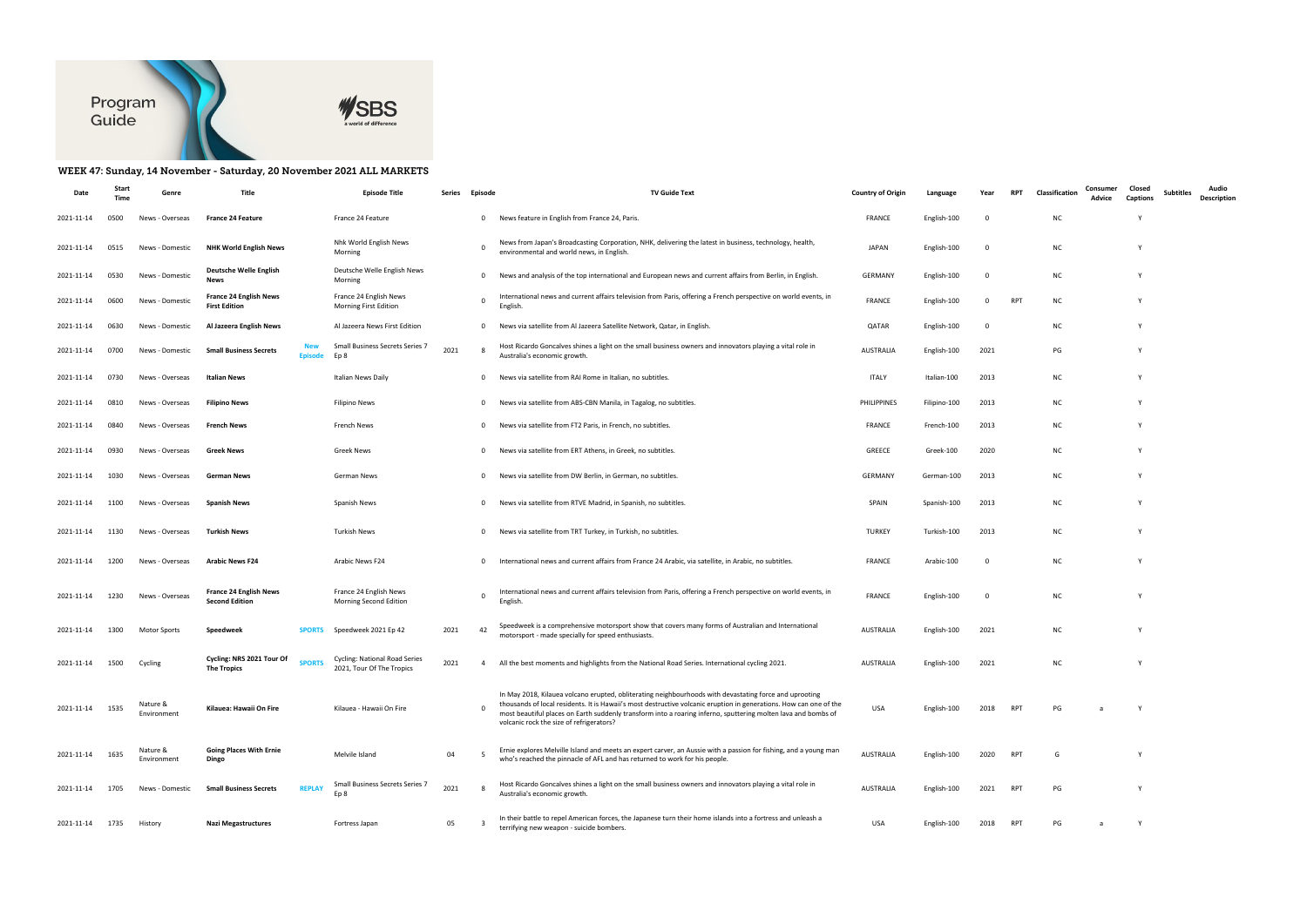| 2021-11-14      | 1830 | News - Overseas                 | <b>SBS World News</b><br><b>NEWS</b>                              | SBS World News 2021 Ep 318                           | 2021 | 318                     | Up-to-date reports and analysis of the major national and international news stories of the day in Australia's only<br>world news service.                                                                                                                                                                                                                                                                                                                                                                                                                                                                                                                                                                                                                                                                                                                                      | <b>AUSTRALIA</b> | English-100                                          | 2021     | LIVE       | NC        |     |   |  |
|-----------------|------|---------------------------------|-------------------------------------------------------------------|------------------------------------------------------|------|-------------------------|---------------------------------------------------------------------------------------------------------------------------------------------------------------------------------------------------------------------------------------------------------------------------------------------------------------------------------------------------------------------------------------------------------------------------------------------------------------------------------------------------------------------------------------------------------------------------------------------------------------------------------------------------------------------------------------------------------------------------------------------------------------------------------------------------------------------------------------------------------------------------------|------------------|------------------------------------------------------|----------|------------|-----------|-----|---|--|
| 2021-11-14      | 1935 | Culture & Society               | Final<br><b>Inside Central Station</b><br><b>Episode</b>          | W3 Restoration & St James<br>Tunnels                 | 01   | 10                      | Venture deep below one of Sydney's oldest subway stations, to reveal a secret that sheds light on the city's<br>wartime history, and at Central, Duty Manager Buck has the granddaddy of all invasions on his hands. Today is<br>the day of the Premier's Gala Concert - a hugely popular show for senior citizens. With a growing crowd of<br>impatient senior citizens to appease, he needs to come up with a Plan B, fast.                                                                                                                                                                                                                                                                                                                                                                                                                                                   | <b>AUSTRALIA</b> | English-100                                          | 2021     |            | M         |     |   |  |
| 2021-11-14      | 2030 | History                         | Tulsa Burning: The 1921<br><b>New</b><br>Episode<br>Race Massacre | Tulsa Burning: The 1921 Race<br>Massacre             |      |                         | From multi-Emmy and Peabody Award winning directors Stanley Nelson and Marco Williams comes Tulsa<br>Burning: The 1921 Race Massacre, the story of what has been called 'the single worst incident of racial violence in<br>American history' and a current day look at its lasting legacy today. In the early part of the 20th century, the<br>Greenwood section of Tulsa, Oklahoma was a thriving centre of African American business and culture. Black<br>families flocked there, leaving behind the oppression and violence of the American South. Together, they built a<br>self-reliant economy and a vibrant, peaceful community. On May 31st, 1921, a white mob rampaged through<br>Greenwood, murdering men, women, and children, looting property and burning 40 square blocks to the ground.<br>Nearly 10,000 people were left homeless. More than 300 were killed. | USA              | English-100                                          | 2021     |            | M         |     |   |  |
| 2021-11-14      | 2200 | Culture & Society               | Marry Me, Marry My<br>Family                                      | Marry Me, Marry My Family<br>Series 1                | 01   | $\overline{\mathbf{3}}$ | When Travis swiped right on Tinder, he found himself in a fast-moving relationship with Rabia, a Pakistani-<br>Australian. To continue the relationship, Travis converted to Islam and agreed to marry Rabia immediately. Rabia<br>faces ongoing struggles within her Pakistani community, particularly with her devout mother, Nadia. Meanwhile,<br>Indigenous Wiradjuri woman Jessa plunges into Maori culture. Her wedding to important Maori leader, Areti, will<br>be heavy on protocol, with Indigenous elders, politicians and even royalty on the guest list. Jessa's greatest<br>challenge will be performing an ancient Maori song called a Waiata at the wedding reception.                                                                                                                                                                                          | AUSTRALIA        | English-70; Hindi-<br>10; Maori-10; Urdu- 2017<br>10 |          | <b>RPT</b> | PG        |     |   |  |
| 2021-11-14      | 2300 | Documentary<br>(Temporary)      | <b>Addicted Australia</b>                                         | Addicted Australia Series 1 Ep 2                     | 01   | 2                       | As Christmas approaches, the treatment program steps up and the participants attempt to deal with their issues.<br>Retired executive assistant Dawn is booked into detox in a few weeks' time. The 62-year-old is hoping to break<br>the habit of almost half a century of drinking.                                                                                                                                                                                                                                                                                                                                                                                                                                                                                                                                                                                            | AUSTRALIA        | English-100                                          | 2020     | <b>RPT</b> | M         | adl |   |  |
| 2021-11-14 2400 |      | Health, Science &<br>Technology | 24 Hours In Emergency                                             | You Before Me                                        | 15   | 16                      | Junior, 8, has been knocked off his bike by a car and Anthony, 46, arrives unexpectedly in resus after suffering<br>chest pain during a day out at the races.                                                                                                                                                                                                                                                                                                                                                                                                                                                                                                                                                                                                                                                                                                                   | UNITED KINGDOM   | English-100                                          | 2019     | <b>RPT</b> | M         |     |   |  |
| 2021-11-14 2455 |      | Health, Science &<br>Technology | <b>Michael Mosley: A History</b><br>of Surgery                    | Into The Brain                                       | 01   |                         | Lunchtime lobotomies; microchips implanted inside bulls' brains; a lifesaving piece of household wire; and CIA-<br>funded research: this is the story of brain surgery. More than any other surgery, operating on the brain has<br>taught us who we are. But the most complex organ in the body hides its secrets well, and surgeons have<br>travelling dark roads on their extraordinary journey to map the human mind.                                                                                                                                                                                                                                                                                                                                                                                                                                                        | UNITED KINGDOM   | English-100                                          | 2008     | <b>RPT</b> |           |     |   |  |
| 2021-11-14      | 2555 | Health, Science &<br>Technology | <b>Michael Mosley: A History</b><br>of Surgery                    | <b>Bleeding Hearts</b>                               | 01   | $\overline{\mathbf{2}}$ | With a family history of heart problems, presenter Michael Mosley takes a personal interest in these pioneers,<br>who teeter on the scalpel-edge between saviour and executioner. Michael has a go at heart surgery, meets a man<br>with no heartbeat, and witnesses an operation where the patient is cooled until their brain stops and has all of<br>their blood sucked out.                                                                                                                                                                                                                                                                                                                                                                                                                                                                                                 | UNITED KINGDOM   | English-100                                          |          |            |           |     |   |  |
| 2021-11-14      | 2650 | Health, Science &<br>Technology | <b>Michael Mosley: A History</b><br>of Surgery                    | Spare Parts                                          | 01   |                         | At first, transplant surgery seemed like a one-off experiment. But pursuing fame, prestige and worldwide acclaim,<br>surgeons took increasingly extraordinary risks. What lay ahead was a battle to tame the world's most<br>sophisticated fighting machine - the body's immune system.                                                                                                                                                                                                                                                                                                                                                                                                                                                                                                                                                                                         | UNITED KINGDOM   | English-100                                          |          |            |           |     |   |  |
| 2021-11-14 2750 |      | Health, Science &<br>Technology | <b>Coronavirus Special: What</b><br>We Know Now                   | Coronavirus Special: What We<br><b>Know Now</b>      |      | $\mathbf{0}$            | Dr Chris Van Tulleken is joined by his brother Xand and Dr Guddi Singh to take us through the latest<br>developments and answer current concerns. Though the effect of the coronavirus pandemic has been<br>devastating to many, the team reveal the breakthroughs in genetics, medicine and modelling that have provided<br>a way out of this situation and given hope and confidence that, in the event of a future pandemic, we can take it<br>on and win.                                                                                                                                                                                                                                                                                                                                                                                                                   | UNITED KINGDOM   | English-100                                          | 2021     | RPT        | PG        |     |   |  |
| 2021-11-15      | 0500 | News - Overseas                 | <b>France 24 Feature</b>                                          | France 24 Feature                                    |      | $^{\circ}$              | News feature in English from France 24, Paris.                                                                                                                                                                                                                                                                                                                                                                                                                                                                                                                                                                                                                                                                                                                                                                                                                                  | FRANCE           | English-100                                          |          |            | NC        |     |   |  |
| 2021-11-15      | 0515 | News - Domestic                 | <b>NHK World English News</b>                                     | Nhk World English News<br>Morning                    |      | $\mathbf 0$             | News from Japan's Broadcasting Corporation, NHK, delivering the latest in business, technology, health,<br>environmental and world news, in English.                                                                                                                                                                                                                                                                                                                                                                                                                                                                                                                                                                                                                                                                                                                            | <b>JAPAN</b>     | English-100                                          |          |            | <b>NC</b> |     | Υ |  |
| 2021-11-15      | 0530 | News - Domestic                 | Deutsche Welle English<br><b>News</b>                             | Deutsche Welle English News<br>Morning               |      | 0                       | News and analysis of the top international and European news and current affairs from Berlin, in English.                                                                                                                                                                                                                                                                                                                                                                                                                                                                                                                                                                                                                                                                                                                                                                       | <b>GERMANY</b>   | English-100                                          |          |            | $NC$      |     |   |  |
| 2021-11-15      | 0600 | News - Domestic                 | <b>France 24 English News</b><br><b>First Edition</b>             | France 24 English News<br>Morning First Edition      |      | $\mathbf 0$             | International news and current affairs television from Paris, offering a French perspective on world events, in<br>English.                                                                                                                                                                                                                                                                                                                                                                                                                                                                                                                                                                                                                                                                                                                                                     | <b>FRANCE</b>    | English-100                                          | $\Omega$ | <b>RPT</b> | <b>NC</b> |     |   |  |
| 2021-11-15      | 0630 | News - Overseas                 | This Week with George<br><b>NEWS</b><br>Stephanopoulos            | Abc America: This Week With<br>George Stephanopoulos |      | $\mathbf{0}$            | This Week with George Stephanopoulos from ABC America.                                                                                                                                                                                                                                                                                                                                                                                                                                                                                                                                                                                                                                                                                                                                                                                                                          | USA              | English-100                                          |          |            | <b>NC</b> |     |   |  |
| 2021-11-15      | 0730 | News - Overseas                 | Italian News                                                      | Italian News Daily                                   |      | 0                       | News via satellite from RAI Rome in Italian, no subtitles.                                                                                                                                                                                                                                                                                                                                                                                                                                                                                                                                                                                                                                                                                                                                                                                                                      | <b>ITALY</b>     | Italian-100                                          | 2013     |            | <b>NC</b> |     | Υ |  |
| 2021-11-15      | 0810 | News - Overseas                 | <b>Filipino News</b>                                              | <b>Filipino News</b>                                 |      | $\mathbf{0}$            | News via satellite from ABS-CBN Manila, in Tagalog, no subtitles.                                                                                                                                                                                                                                                                                                                                                                                                                                                                                                                                                                                                                                                                                                                                                                                                               | PHILIPPINES      | Filipino-100                                         | 2013     |            | NC        |     | Υ |  |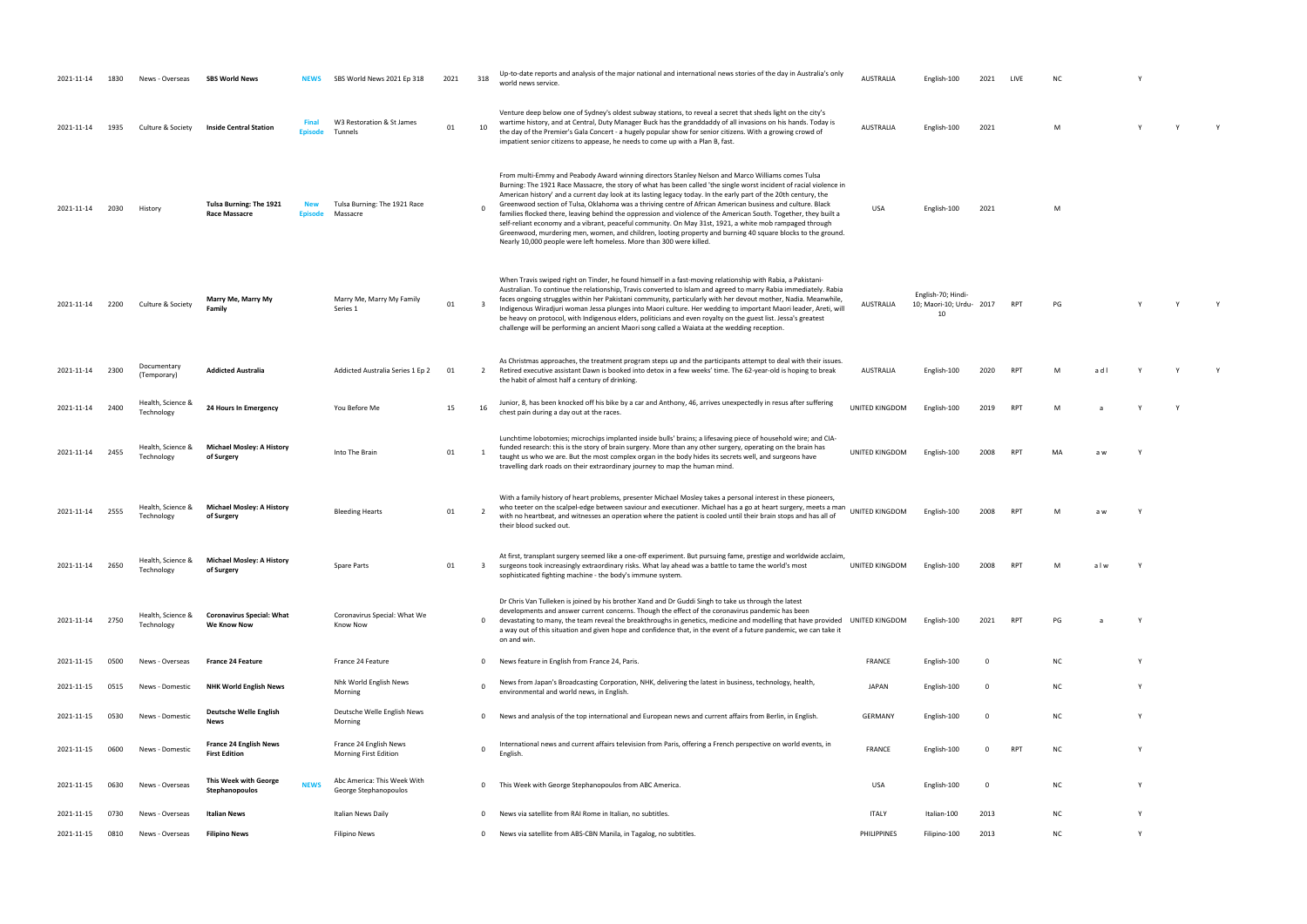| 2021-11-15 | 0840 | News - Overseas                 | <b>French News</b>                               |                                        | French News                                        |      | 0                       | News via satellite from FT2 Paris, in French, no subtitles.                                                                                                                                                                                                                                                                                                                                                                   | <b>FRANCE</b>    | French-100  | 2013        |            | N0        |     |          |   |  |
|------------|------|---------------------------------|--------------------------------------------------|----------------------------------------|----------------------------------------------------|------|-------------------------|-------------------------------------------------------------------------------------------------------------------------------------------------------------------------------------------------------------------------------------------------------------------------------------------------------------------------------------------------------------------------------------------------------------------------------|------------------|-------------|-------------|------------|-----------|-----|----------|---|--|
| 2021-11-15 | 0930 | News - Overseas                 | <b>Greek News</b>                                |                                        | Greek News                                         |      | $\mathbf 0$             | News via satellite from ERT Athens, in Greek, no subtitles.                                                                                                                                                                                                                                                                                                                                                                   | GREECE           | Greek-100   | 2020        |            | ΝC        |     |          |   |  |
| 2021-11-15 | 1030 | News - Overseas                 | German News                                      |                                        | German News                                        |      | $\mathbf 0$             | News via satellite from DW Berlin, in German, no subtitles.                                                                                                                                                                                                                                                                                                                                                                   | <b>GERMANY</b>   | German-100  | 2013        |            | <b>NC</b> |     |          |   |  |
| 2021-11-15 | 1100 | News - Overseas                 | <b>Spanish News</b>                              |                                        | Spanish News                                       |      | $\mathbf{0}$            | News via satellite from RTVE Madrid, in Spanish, no subtitles.                                                                                                                                                                                                                                                                                                                                                                | SPAIN            | Spanish-100 | 2013        |            | NC        |     |          |   |  |
| 2021-11-15 | 1130 | News - Overseas                 | <b>Turkish News</b>                              |                                        | Turkish News                                       |      | $\mathbf 0$             | News via satellite from TRT Turkey, in Turkish, no subtitles.                                                                                                                                                                                                                                                                                                                                                                 | <b>TURKEY</b>    | Turkish-100 | 2013        |            | NC        |     |          |   |  |
| 2021-11-15 | 1200 | News - Overseas                 | <b>Arabic News F24</b>                           |                                        | Arabic News F24                                    |      | $\mathbf{0}$            | International news and current affairs from France 24 Arabic, via satellite, in Arabic, no subtitles.                                                                                                                                                                                                                                                                                                                         | <b>FRANCE</b>    | Arabic-100  | $\mathbf 0$ |            | <b>NC</b> |     |          |   |  |
| 2021-11-15 | 1230 | News - Overseas                 | <b>ABC America: World</b><br><b>News Tonight</b> | <b>NEWS</b>                            | Abc America: World News<br>Tonight With David Muir |      | - 0                     | America's number one network news bulletin with anchors David Muir weekdays Whit Johnson Saturday edition<br>and Linsey Davis Sunday edition.                                                                                                                                                                                                                                                                                 | USA              | English-100 | 0           |            | NC        |     | Y        |   |  |
| 2021-11-15 | 1300 | News - Overseas                 | Al Jazeera News                                  |                                        | Al Jazeera News Hour Second<br>Edition             |      | $\Omega$                | News via satellite from Al Jazeera Satellite Network, Qatar, in English                                                                                                                                                                                                                                                                                                                                                       | QATAR            | English-100 | 2012        |            | <b>NC</b> |     |          |   |  |
| 2021-11-15 | 1400 | Culture & Society               | <b>Inside Central Station</b>                    | <b>REPLAY</b>                          | W3 Restoration & St James<br>Tunnels               | 01   | 10                      | Venture deep below one of Sydney's oldest subway stations, to reveal a secret that sheds light on the city's<br>wartime history, and at Central, Duty Manager Buck has the granddaddy of all invasions on his hands. Today is<br>the day of the Premier's Gala Concert - a hugely popular show for senior citizens. With a growing crowd of<br>impatient senior citizens to appease, he needs to come up with a Plan B, fast. | AUSTRALIA        | English-100 | 2021        | <b>RPT</b> | M         |     |          |   |  |
| 2021-11-15 | 1500 | Culture & Society               | Alien                                            | <b>New</b><br><b>Series</b><br>Premier | Alien Series 1 Ep 1                                | 01   |                         | Alien follows an Australian woman's journey through the Albanian Riviera.                                                                                                                                                                                                                                                                                                                                                     | ALBANIA          | English-100 | 2019        |            | PG        |     |          |   |  |
| 2021-11-15 | 1535 | Cooking                         | The Cook Up with Adam<br>Liaw                    | <b>SBS</b><br>Food<br><b>Encore</b>    | Picnic                                             | 01   | 150                     | Host Adam Liaw, TV presenter Jessica Rowe and Woodcuts Ross Lusted are in The Cook Up kitchen to whip up<br>their ultimate dishes to take on a picnic.                                                                                                                                                                                                                                                                        | <b>AUSTRALIA</b> | English-100 | 2021        |            | PG        |     |          |   |  |
| 2021-11-15 | 1605 | Health, Science &<br>Technology | <b>Supervet Specials</b>                         |                                        | Life Changers                                      | 01   | - 3                     | This episode follows the story of three dogs treated by Noel Fitzpatrick, including Irish Staffie puppy Jasper, who<br>in 2013 was suffering painful developmental problems that caused deformity.                                                                                                                                                                                                                            | UNITED KINGDOM   | English-100 | 2020        |            | PG        |     |          |   |  |
| 2021-11-15 | 1705 | Quiz                            | Jeopardy!                                        | Episod                                 | Jeopardy Series 35 Ep 126                          | 35   | 126                     | The late Alex Trebek hosts Jeopardy!, where the answers are revealed and the contestants must guess the<br>appropriate questions.                                                                                                                                                                                                                                                                                             | <b>USA</b>       | English-100 | 2018        |            | PG        |     |          |   |  |
| 2021-11-15 | 1730 | Quiz                            | <b>Letters And Numbers</b>                       |                                        | Letters And Numbers Series 2<br>Ep 4               | 02   | $\overline{4}$          | Two contestants pit their linguistic and numerical skills against each other and the clock in this entertaining quiz<br>show. Join host Richard Morecroft along with maths whiz Lily Serna and wordsmith David Astle.                                                                                                                                                                                                         | AUSTRALIA        | English-100 | 2010        | <b>RPT</b> | G         |     |          |   |  |
| 2021-11-15 | 1800 | Quiz                            | Mastermind                                       |                                        | Mastermind Series 3 Ep 21                          | 03   | 21                      | In this round, the specialty subjects are Helen Reddy, Paul's Letters to the Romans, Wolfgang Amadeus Mozart,<br>and George Carlin.                                                                                                                                                                                                                                                                                           | AUSTRALIA        | English-100 | 2021        | <b>RPT</b> | G         |     | <b>V</b> |   |  |
| 2021-11-15 | 1830 | News - Overseas                 | <b>SBS World News</b>                            | <b>NEWS</b>                            | SBS World News 2021 Ep 319                         | 2021 | 319                     | Up-to-date reports and analysis of the major national and international news stories of the day in Australia's only<br>world news service.                                                                                                                                                                                                                                                                                    | AUSTRALIA        | English-100 | 2021 LIVE   |            | ΝC        |     |          |   |  |
| 2021-11-15 | 1935 | History                         | <b>Britain's Most Historic</b><br>Towns          |                                        | Elizabethan Plymouth                               | 03   | $\overline{4}$          | Alice visits Plymouth where England's golden age was launched in the Elizabethan era. She visits Buckland Abbey,<br>the magnificent home of Plymouth's most famous son Sir Francis Drake, but learns that the wealth enjoyed by<br>Drake and his second cousin John Hawkins was earned through piracy and slave trading, carried out with the<br>explicit approval of the crown.                                              | UNITED KINGDOM   | English-100 | 2020        | <b>RPT</b> | PG        |     |          |   |  |
| 2021-11-15 | 2030 | Nature &<br>Environment         | <b>Animal Einsteins</b>                          |                                        | Communicators                                      | 01   | $\overline{2}$          | In this episode, Chris Peckham reveals the cleverest animal communicators on the planet, and the scientists who<br>are using cutting-edge technology to give us a glimpse into their world and understand their conversations.                                                                                                                                                                                                | UNITED KINGDOM   | English-100 | 2021        |            | PG        |     |          |   |  |
| 2021-11-15 | 2125 | Health, Science &<br>Technology | 24 Hours In Emergency                            |                                        | Turn Back The Clock                                | 01   | $\overline{\mathbf{3}}$ | A 56-year-old man arrives in resus after falling 15 feet onto concrete whilst at work on a building site. A 14-year-<br>old boy needs his ankle realigned after coming off his bike, and ENP Craig treats an elderly man who tripped over UNITED KINGDOM<br>whilst out shopping.                                                                                                                                              |                  | English-100 | 2021        |            | M         |     |          |   |  |
| 2021-11-15 | 2220 | News - Domestic                 | <b>SBS World News Late</b>                       | <b>NEWS</b>                            | SBS World News Late 2021 Ep<br>226                 | 2021 | 226                     | Up-to-date reports and analysis of the major national and international news stories of the day in Australia's only<br>world news service.                                                                                                                                                                                                                                                                                    | <b>AUSTRALIA</b> | English-100 | 2021        | LIVE       | ΝC        |     |          |   |  |
| 2021-11-15 | 2250 | Crime                           | Bosch                                            | Episode                                | Greater Good, The                                  | 07   | - 6                     | After Maddie's involvement with the Franzen case leaves her exposed, she must testify before a grand jury to<br>stay safe. Irving asks FBI SAC Brenner for help with Alvarez, learning something useful about Pena, and Leonard<br>and Norris push Billets to the brink.                                                                                                                                                      | <b>USA</b>       | English-100 | 2021        |            |           | alv | Y        |   |  |
| 2021-11-15 | 2340 | Thriller                        | <b>The Crimson Rivers</b>                        |                                        | Day Of The Ashes Part 1, The                       | 01   | - 3                     | When a mutilated corpse is found buried beneath a destroyed medieval fresco, Detective Niemans is tasked with<br>investigating a secluded community of religious farmers called the 'Harvesters of God'.                                                                                                                                                                                                                      | <b>FRANCE</b>    | French-100  | 2019        |            |           | a v |          | Y |  |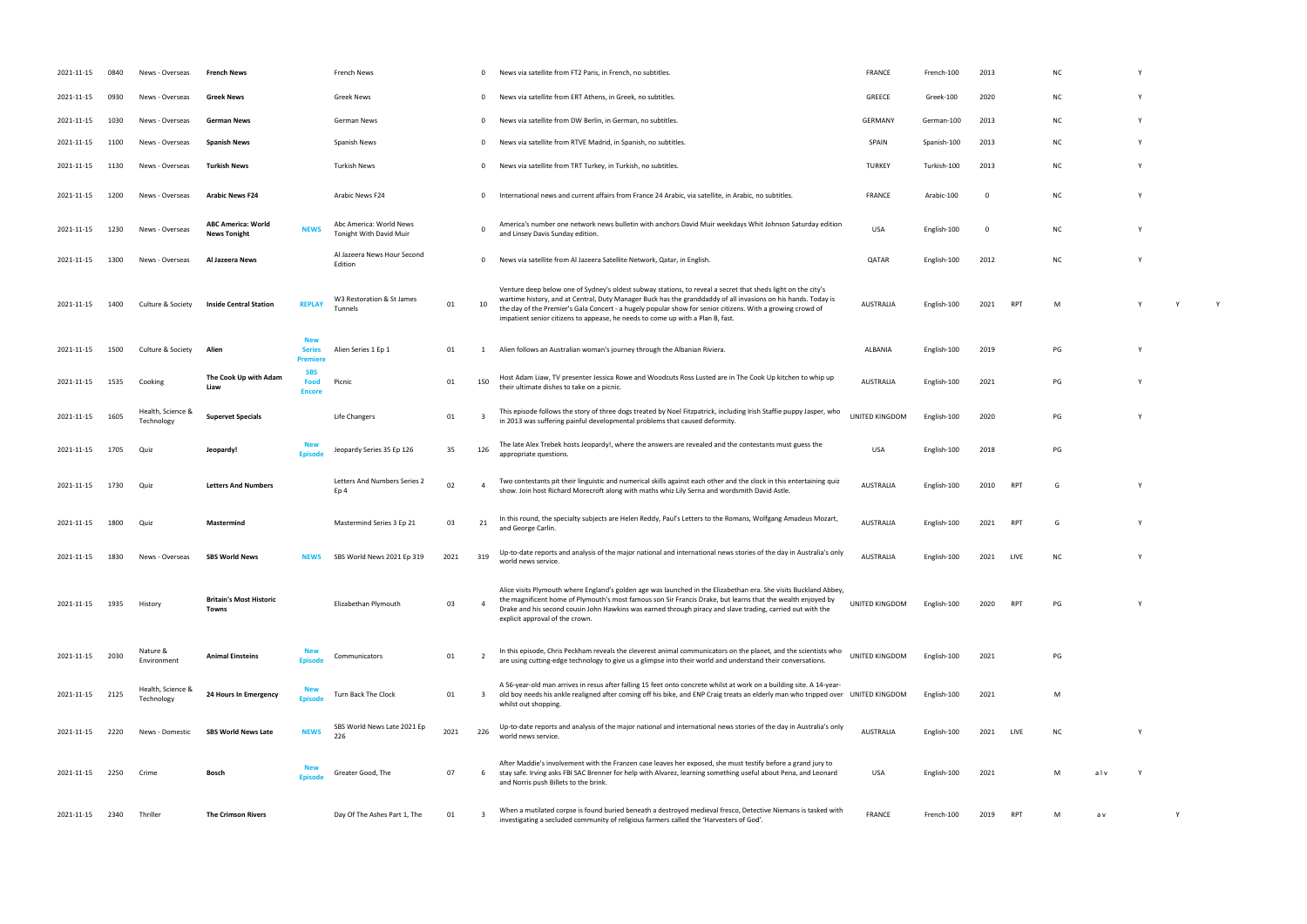| 2021-11-15 | 2435 | Thriller                        | <b>The Crimson Rivers</b>                                 | Day Of The Ashes Part 2, The                                                  | 01 | 4              | Together with Chauveron, Neimans finds out that the sect regard their inbred dysmorphic and hereditary<br>diseased children as waste products of her offspring, sacrificing them to their god Moloch by fire every year<br>before the adult age.                 | <b>FRANCE</b>    | French-100   | 2019     | <b>RPT</b>      | MA        | a v |              |  |
|------------|------|---------------------------------|-----------------------------------------------------------|-------------------------------------------------------------------------------|----|----------------|------------------------------------------------------------------------------------------------------------------------------------------------------------------------------------------------------------------------------------------------------------------|------------------|--------------|----------|-----------------|-----------|-----|--------------|--|
| 2021-11-15 | 2530 | Contemporary                    | The Red Line                                              | For We Meet By One Or The<br>Other                                            | 01 | $\overline{3}$ | After hearing Paul's testimony about Harrison's shooting, Daniel has an angry outburst that puts his lawsuit<br>against Paul at risk. Also, Jira's first meeting with her birth mother, Tia, doesn't go as she expected.                                         | USA              | English-100  | 2019     | <b>RPT</b>      | M         | a v | Y            |  |
| 2021-11-15 | 2620 | Contemporary                    | The Red Line                                              | We Need Glory For A While                                                     | 01 | $\overline{a}$ | Tia finds herself making enemies after she gives a powerful speech against Paul Evans and the Chicago Police<br>Department. Also, Paul's life takes an upturn after he performs a heroic act that makes him a momentary hero.                                    | USA              | English-100  | 2019     | RPT             | M         | a v |              |  |
| 2021-11-15 | 2710 | Politics & Current<br>Affairs   | <b>American Insurrection</b>                              | American Insurrection                                                         |    | 0              | American Insurrection will investigate the threat posed by violent, far-right groups that see themselves as<br>defending the U.S. constitution but are tied to anti-government, white supremacist ideologies and criminality.                                    | USA              | English-100  | 2021     | <b>RPT</b>      | M         | a v | Y            |  |
| 2021-11-15 | 2840 | Fillers                         | <b>Destination Flavour</b><br>Scandinavia Bitesize        | Destination Flavour Scandinavia<br>Bitesize Series 1 Ep 5                     | 01 | -5             | Join Adam Liaw as he revisits the highlights from his Scandinavian food adventures.                                                                                                                                                                              | AUSTRALIA        | English-100  | 2015     | <b>RPT</b>      | G         |     | Y            |  |
| 2021-11-15 | 2850 | Fillers                         | <b>Destination Flavour</b><br><b>Scandinavia Bitesize</b> | Destination Flavour Scandinavia<br>Bitesize Series 1 Ep 6                     | 01 |                | Join Adam Liaw as he revisits the highlights from his Scandinavian food adventures.                                                                                                                                                                              | <b>AUSTRALIA</b> | English-100  | 2015     | RPT             | G         |     | $\mathsf{v}$ |  |
| 2021-11-16 | 0500 | News - Overseas                 | <b>France 24 Feature</b>                                  | France 24 Feature                                                             |    | $^{\circ}$     | News feature in English from France 24, Paris.                                                                                                                                                                                                                   | <b>FRANCE</b>    | English-100  | $\Omega$ |                 | <b>NC</b> |     | Y            |  |
| 2021-11-16 | 0515 | News - Domestic                 | <b>NHK World English News</b>                             | Nhk World English News<br>Morning                                             |    | $\Omega$       | News from Japan's Broadcasting Corporation, NHK, delivering the latest in business, technology, health,<br>environmental and world news, in English.                                                                                                             | <b>JAPAN</b>     | English-100  | - 0      |                 | NC        |     | Y            |  |
| 2021-11-16 | 0530 | News - Domestic                 | <b>Deutsche Welle English</b><br>News                     | Deutsche Welle English News<br>Morning                                        |    | $\Omega$       | News and analysis of the top international and European news and current affairs from Berlin, in English.                                                                                                                                                        | <b>GERMANY</b>   | English-100  | - 0      |                 | NC        |     | Y            |  |
| 2021-11-16 | 0600 | News - Domestic                 | <b>France 24 English News</b><br><b>First Edition</b>     | France 24 English News<br>Morning First Edition                               |    | $\Omega$       | International news and current affairs television from Paris, offering a French perspective on world events, in<br>English.                                                                                                                                      | <b>FRANCE</b>    | English-100  | 0        | RPT             | <b>NC</b> |     | Y            |  |
| 2021-11-16 | 0630 | News - Domestic                 | Al Jazeera English News                                   | Al Jazeera News First Edition                                                 |    | $^{\circ}$     | News via satellite from Al Jazeera Satellite Network, Qatar, in English.                                                                                                                                                                                         | QATAR            | English-100  | 0        |                 | <b>NC</b> |     | Y            |  |
| 2021-11-16 | 0700 | News - Overseas                 | <b>BBC News</b>                                           | <b>BBC 6 O'clock News</b>                                                     |    | $\mathbf 0$    | BBC 6.00pm evening news via satellite from London, UK, in English.                                                                                                                                                                                               | UNITED KINGDOM   | English-100  | - 0      |                 | NC        |     |              |  |
| 2021-11-16 | 0730 | News - Overseas                 | Italian News                                              | <b>Italian News Daily</b>                                                     |    | $\mathbf 0$    | News via satellite from RAI Rome in Italian, no subtitles.                                                                                                                                                                                                       | <b>ITALY</b>     | Italian-100  | 2013     |                 | NC        |     | Y            |  |
| 2021-11-16 | 0810 | News - Overseas                 | <b>Filipino News</b>                                      | <b>Filipino News</b>                                                          |    | $^{\circ}$     | News via satellite from ABS-CBN Manila, in Tagalog, no subtitles.                                                                                                                                                                                                | PHILIPPINES      | Filipino-100 | 2013     |                 | NC        |     | Y            |  |
| 2021-11-16 | 0840 | News - Overseas                 | French News                                               | French News                                                                   |    | $^{\circ}$     | News via satellite from FT2 Paris, in French, no subtitles.                                                                                                                                                                                                      | <b>FRANCE</b>    | French-100   | 2013     |                 | NC        |     |              |  |
| 2021-11-16 | 0930 | News - Overseas                 | <b>Greek News</b>                                         | <b>Greek News</b>                                                             |    | $^{\circ}$     | News via satellite from ERT Athens, in Greek, no subtitles.                                                                                                                                                                                                      | <b>GREECE</b>    | Greek-100    | 2020     |                 | <b>NC</b> |     |              |  |
| 2021-11-16 | 1030 | News - Overseas                 | <b>German News</b>                                        | German News                                                                   |    | $\Omega$       | News via satellite from DW Berlin, in German, no subtitles.                                                                                                                                                                                                      | <b>GERMANY</b>   | German-100   | 2013     |                 | NC        |     |              |  |
| 2021-11-16 | 1100 | News - Overseas                 | <b>Spanish News</b>                                       | Spanish News                                                                  |    | $\mathbf 0$    | News via satellite from RTVE Madrid, in Spanish, no subtitles.                                                                                                                                                                                                   | SPAIN            | Spanish-100  | 2013     |                 | NC        |     | $\mathsf{v}$ |  |
| 2021-11-16 | 1130 | News - Overseas                 | Turkish News                                              | <b>Turkish News</b>                                                           |    | $\mathbf 0$    | News via satellite from TRT Turkey, in Turkish, no subtitles.                                                                                                                                                                                                    | <b>TURKEY</b>    | Turkish-100  | 2013     |                 | NC        |     | Y            |  |
| 2021-11-16 | 1200 | News - Overseas                 | <b>Arabic News F24</b>                                    | Arabic News F24                                                               |    | $\mathbf 0$    | International news and current affairs from France 24 Arabic, via satellite, in Arabic, no subtitles.                                                                                                                                                            | <b>FRANCE</b>    | Arabic-100   | - 0      |                 | NC        |     | Y            |  |
| 2021-11-16 | 1230 | News - Overseas                 | <b>ABC America: World</b><br><b>News Tonight</b>          | Abc America: World News<br><b>NEWS</b><br>Tonight With David Muir             |    | $\mathbf 0$    | America's number one network news bulletin with anchors David Muir weekdays Whit Johnson Saturday edition<br>and Linsey Davis Sunday edition.                                                                                                                    | USA              | English-100  | - 0      |                 | <b>NC</b> |     | Y            |  |
| 2021-11-16 | 1300 | News - Domestic                 | <b>PBS Newshour</b>                                       | <b>NEWS</b><br>PBS Newshour                                                   |    | $\Omega$       | Reviews and analysis of the day's news presented by Judy Woodruff for the Public Broadcasting Service (PBS) in<br>the United States.                                                                                                                             | USA              | English-100  | 2012     |                 | <b>NC</b> |     |              |  |
| 2021-11-16 | 1400 | Culture & Society               | <b>Christians Like Us</b>                                 | Christians Like Us Series 1 Ep 1                                              | 01 |                | Ten Christians are living together for a week to thrash out the hottest topics of our times, and emotion is already<br>running high as the group clash over same sex marriage and women as priests, and one housemate reveals a<br>shocking story from his past. | <b>AUSTRALIA</b> | English-100  | 2018     | RP <sup>1</sup> | м         |     |              |  |
| 2021-11-16 | 1500 | Health, Science &<br>Technology | <b>Woven Threads Stories</b><br><b>From Within</b>        | New<br>Woven Threads Stories From<br><b>Season</b><br>Within Ep 1<br>Premiere | 02 | 1              | This is the story of Olive, who started to have negative thoughts at the age of nine and had to be admitted to a<br>youth mental health unit for six weeks. This is her journey.                                                                                 | <b>AUSTRALIA</b> | English-100  | 2020     |                 | PG        |     | Y            |  |
| 2021-11-16 | 1510 | Culture & Society               | Alien                                                     | <b>New</b><br>Alien Series 1 Ep 2<br><b>Episode</b>                           | 01 | -2             | Alien follows an Australian woman's journey through the Albanian Riviera.                                                                                                                                                                                        | ALBANIA          | English-100  | 2019     |                 | PG        |     | Y            |  |
| 2021-11-16 | 1545 | Cooking                         | The Cook Up with Adam<br>Liaw                             | <b>SBS</b><br><b>Food</b><br>Labneh<br><b>Encore</b>                          | 01 | 151            | Host Adam Liaw is joined by food writer Tori Haschka and head chef at One & Only Wolgan Valley, James Viles, to<br>whip up some dishes featuring a Middle Eastern favourite - labneh!                                                                            | <b>AUSTRALIA</b> | English-100  | 2021     |                 | PG        |     | Y            |  |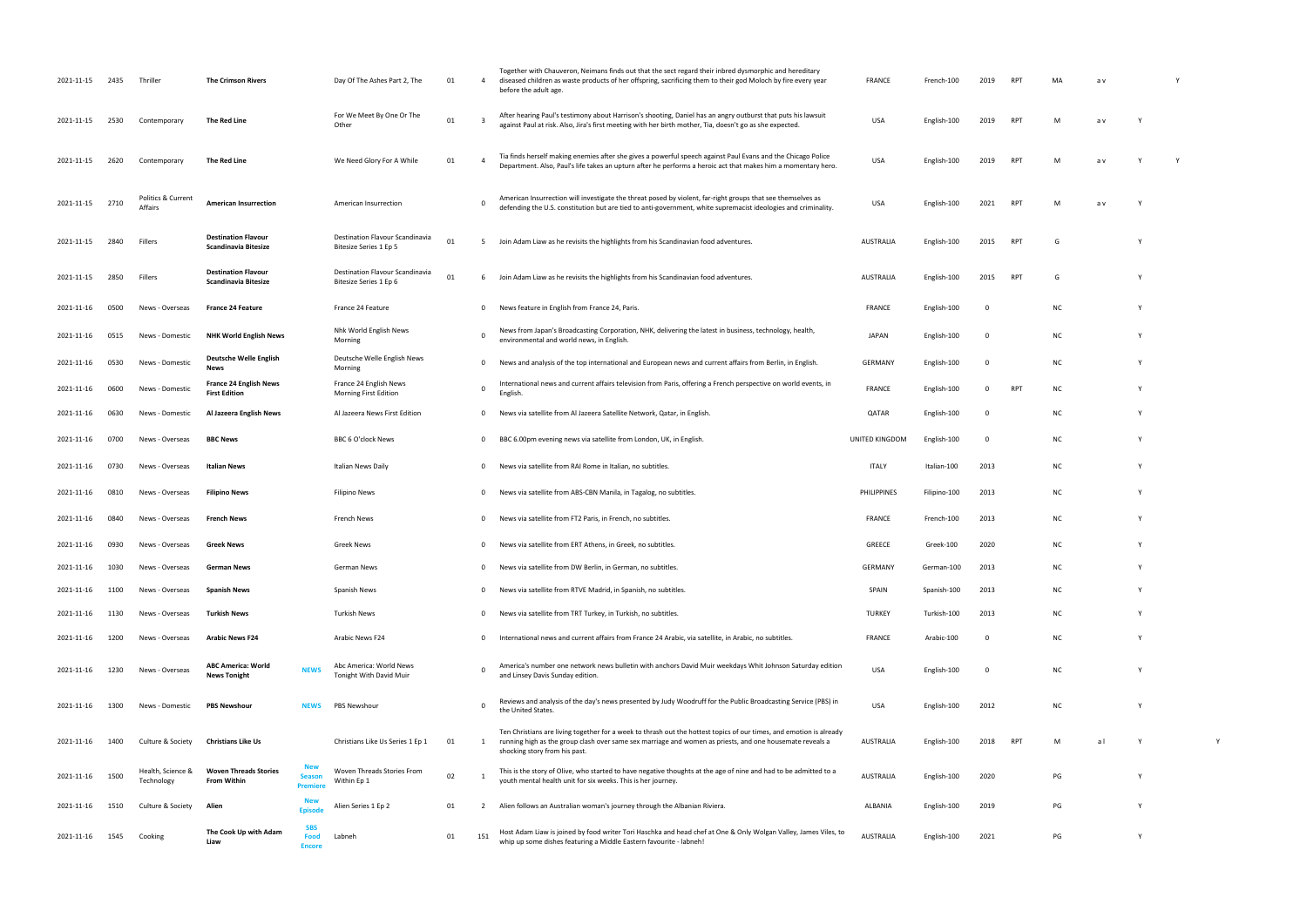| 2021-11-16 | 1615 | Archaeology                     | <b>Secrets Unearthed</b><br>Pyramids                      |                              | Pyramids                                                  | 01   | 1            | The Great Pyramid of Giza in Egypt is the oldest and most intact of the seven wonders of the ancient world. For<br>more than four thousand years this iconic structure has puzzled and astounded in equal measures. This film<br>explores the new evidence that could help solve some of this massive monuments' biggest mysteries.                                                                                                                                                                                            | UNITED KINGDOM   | English-100 | 2019 | RPT        | PG        |       |              |  |
|------------|------|---------------------------------|-----------------------------------------------------------|------------------------------|-----------------------------------------------------------|------|--------------|--------------------------------------------------------------------------------------------------------------------------------------------------------------------------------------------------------------------------------------------------------------------------------------------------------------------------------------------------------------------------------------------------------------------------------------------------------------------------------------------------------------------------------|------------------|-------------|------|------------|-----------|-------|--------------|--|
| 2021-11-16 | 1705 | Quiz                            | Jeopardy!                                                 | <b>New</b><br><b>Episode</b> | Jeopardy Series 35 Ep 127                                 | 35   | 127          | The late Alex Trebek hosts Jeopardy!, where the answers are revealed and the contestants must guess the<br>appropriate questions.                                                                                                                                                                                                                                                                                                                                                                                              | <b>USA</b>       | English-100 | 2018 |            | PG        |       |              |  |
| 2021-11-16 | 1730 | Quiz                            | <b>Letters And Numbers</b>                                |                              | Letters And Numbers Series 2<br>Ep 5                      | 02   | -5           | Two contestants pit their linguistic and numerical skills against each other and the clock in this entertaining quiz<br>show. Join host Richard Morecroft along with maths whiz Lily Serna and wordsmith David Astle.                                                                                                                                                                                                                                                                                                          | AUSTRALIA        | English-100 | 2010 | <b>RPT</b> |           |       | Y            |  |
| 2021-11-16 | 1800 | Quiz                            | Mastermind                                                |                              | Mastermind Series 3 Ep 22                                 | 03   | 22           | In this round, the specialty subjects are the Ryder Cup since 1990, Leon Trotsky, Agatha Christie, and Roger<br>Federer.                                                                                                                                                                                                                                                                                                                                                                                                       | <b>AUSTRALIA</b> | English-100 | 2021 | <b>RPT</b> |           |       | Y            |  |
| 2021-11-16 | 1830 | News - Overseas                 | <b>SBS World News</b>                                     | <b>NEWS</b>                  | SBS World News 2021 Ep 320                                | 2021 | 320          | Up-to-date reports and analysis of the major national and international news stories of the day in Australia's only<br>world news service.                                                                                                                                                                                                                                                                                                                                                                                     | AUSTRALIA        | English-100 | 2021 | LIVE       | ΝC        |       | Y            |  |
| 2021-11-16 | 1930 | History                         | <b>Great Canadian Railway</b><br>Journeys                 |                              | Saint-Anne De Beaupre To<br>Winnipeg                      | 04   | $\mathbf{R}$ | Following his guidebook to the beautiful basilica at Sainte Anne de Beaupré, Michael discovers the racks of<br>crutches discarded by the healed and meets modern day visitors in search of miracles. The Train de Charlevoix,<br>built to transport pilgrims, now conveys tourists along the north bank of the mighty St Lawrence river to the<br>Murray lakes.                                                                                                                                                                | UNITED KINGDOM   | English-100 | 2019 | <b>RPT</b> | PG        |       | $\mathsf{v}$ |  |
| 2021-11-16 | 2040 | Health, Science &<br>Technology | <b>New York Super Airport</b>                             | New<br><b>Episode</b>        | New York Super Airport Series<br>1, Ep. 1                 | 01   | -1           | LaGuardia Airport is hemmed in by river and roads, so designers must push the limits of a tight site by building as<br>tall as possible. This means a vast 120-foot-long escalator is needed to move passengers between floors. But the<br>install hangs precariously in the balance. Below ground the team battles to prevent devastating floods, while<br>above, they build a world-first; twin 450-foot-long pedestrian bridges that allow aircraft to pass beneath.                                                        | <b>USA</b>       | English-100 | 2019 |            |           |       |              |  |
| 2021-11-16 | 2135 | History                         | <b>Egypt With The World's</b><br><b>Greatest Explorer</b> |                              | Hidden Treasure                                           | 01   |              | Ran and Joe navigate the dunes of the Sahara desert to the underground tombs in El Minya.                                                                                                                                                                                                                                                                                                                                                                                                                                      | <b>USA</b>       | English-100 | 2019 | <b>RPT</b> | M         |       |              |  |
| 2021-11-16 | 2230 | News - Domestic                 | <b>SBS World News Late</b>                                | <b>NEWS</b>                  | SBS World News Late 2021 Ep<br>227                        | 2021 | 227          | Up-to-date reports and analysis of the major national and international news stories of the day in Australia's only<br>world news service.                                                                                                                                                                                                                                                                                                                                                                                     | <b>AUSTRALIA</b> | English-100 | 2021 | LIVE       | ΝC        |       | Y            |  |
| 2021-11-16 | 2300 | <b>Current Affairs</b>          | The Point                                                 | <b>NITV</b><br><b>Encore</b> | Point 2021, The                                           | 2021 | 29           | Join John Paul Janke and Narelda Jacobs to get unique Indigenous perspectives and cutting-edge analysis of the<br>biggest stories of the week.                                                                                                                                                                                                                                                                                                                                                                                 | <b>AUSTRALIA</b> | English-100 | 2021 | RPT        | <b>NC</b> |       | $\mathsf{Y}$ |  |
| 2021-11-16 | 2330 | Crime                           | <b>Before We Die</b>                                      | <b>Episode</b>               | Before We Die Series 2 Ep 5                               | 02   | - 5          | Magnus has been murdered, and the people behind his death are stronger than everyone else. But who are they?<br>Hanna discloses her true relationship with Jan to Bjorn, who helps Hanna adjust to the truth. Christian's pushing<br>of boundaries in his work begins to wear on him; can he hide this from Lena who sees through everything?<br>Blanka knows that Christian is back and Hanna worries that Blanka can't be trusted. The Mimicas are starting to<br>realize where Christian is, which puts everyone in danger. | SWEDEN           | Swedish-100 | 2019 |            | M         | l s v |              |  |
| 2021-11-16 | 2435 | Thriller                        | The Little Drummer Girl                                   |                              | Little Drummer Girl Series 1 Ep                           | 01   |              | In London, Kurtz's team prepare for the next stage of the operation as Charlie waits and wonders. Becker finds<br>Charlie in a state of tortured limbo and teaches her to shoot a pistol, as Michel would have done. He talks to<br>Charlie about Michel's older brother Khalil, explaining that Michel only tells a trusted few about his elusive<br>brother and leader amongst their people.                                                                                                                                 | UNITED KINGDOM   | English-100 |      |            |           |       |              |  |
| 2021-11-16 | 2525 | Thriller                        | The Little Drummer Girl                                   |                              | Little Drummer Girl Series 1 Ep                           | 01   | - 6          | Escorted by Helga, Charlie travels to Lebanon where she is delivered into the hands of Michel and Khalil's sister,<br>Fatmeh. Fatmeh tests Charlie's commitment to the revolution and her love for Michel, before abandoning her at<br>a militia training camp. Charlie is thrown together with other westerners who want to fight for the Palestinian<br>cause.                                                                                                                                                               | UNITED KINGDOM   | English-100 | 2019 | <b>RPT</b> |           | a v   |              |  |
| 2021-11-16 | 2620 | Thriller                        | The Little Drummer Girl                                   |                              | Little Drummer Girl Series 1 Ep                           | 01   |              | As Charlie grows closer to the Palestinians, she must also confront the grim reality of their cause. Charlie tells<br>Fatmeh that she wants to fight. She is given a new passport and a special, but very dangerous, mission.                                                                                                                                                                                                                                                                                                  | UNITED KINGDOM   | English-100 | 2019 | <b>RPT</b> | M         | a s v |              |  |
| 2021-11-16 | 2710 | Thriller                        | The Little Drummer Girl                                   |                              | Little Drummer Girl Series 1 Ep                           | 01   | -8           | Kurtz and his team are increasingly concerned about Charlie's state of mind - they<br>cannot track her down and they've not been able to talk to her since she returned<br>from Lebanon. Even Becker is worried she may no longer be loyal to their mission. Torn between love of Becker, UNITED KINGDOM<br>respect and sympathy for Khalil, and a wavering belief in the righteousness of her quest, Charlie's identity is<br>tested to its very limit.                                                                       |                  | English-100 | 2019 | RPT        | M         | alsv  | Y            |  |
| 2021-11-16 | 2800 | Culture & Society               | <b>Hunters</b>                                            |                              | Nukes                                                     | 01   | -1           | Braving the Northern Canadian Wilderness, two scientists trek unforgiving terrain to uncover a secret, nuclear<br>powered Soviet-era spy satellite that crashed decades ago.                                                                                                                                                                                                                                                                                                                                                   | <b>USA</b>       | English-100 | 2021 | <b>RPT</b> |           |       |              |  |
| 2021-11-16 | 2850 | Fillers                         | <b>Destination Flavour</b><br><b>Scandinavia Bitesize</b> |                              | Destination Flavour Scandinavia<br>Bitesize Series 1 Ep 7 | 01   | 7            | Join Adam Liaw as he revisits the highlights from his Scandinavian food adventures.                                                                                                                                                                                                                                                                                                                                                                                                                                            | <b>AUSTRALIA</b> | English-100 | 2015 | RPT        | G         |       | Y            |  |
| 2021-11-17 | 0500 | News - Overseas                 | <b>France 24 Feature</b>                                  |                              | France 24 Feature                                         |      | $\mathbf 0$  | News feature in English from France 24, Paris.                                                                                                                                                                                                                                                                                                                                                                                                                                                                                 | <b>FRANCE</b>    | English-100 | 0    |            | <b>NC</b> |       | Y            |  |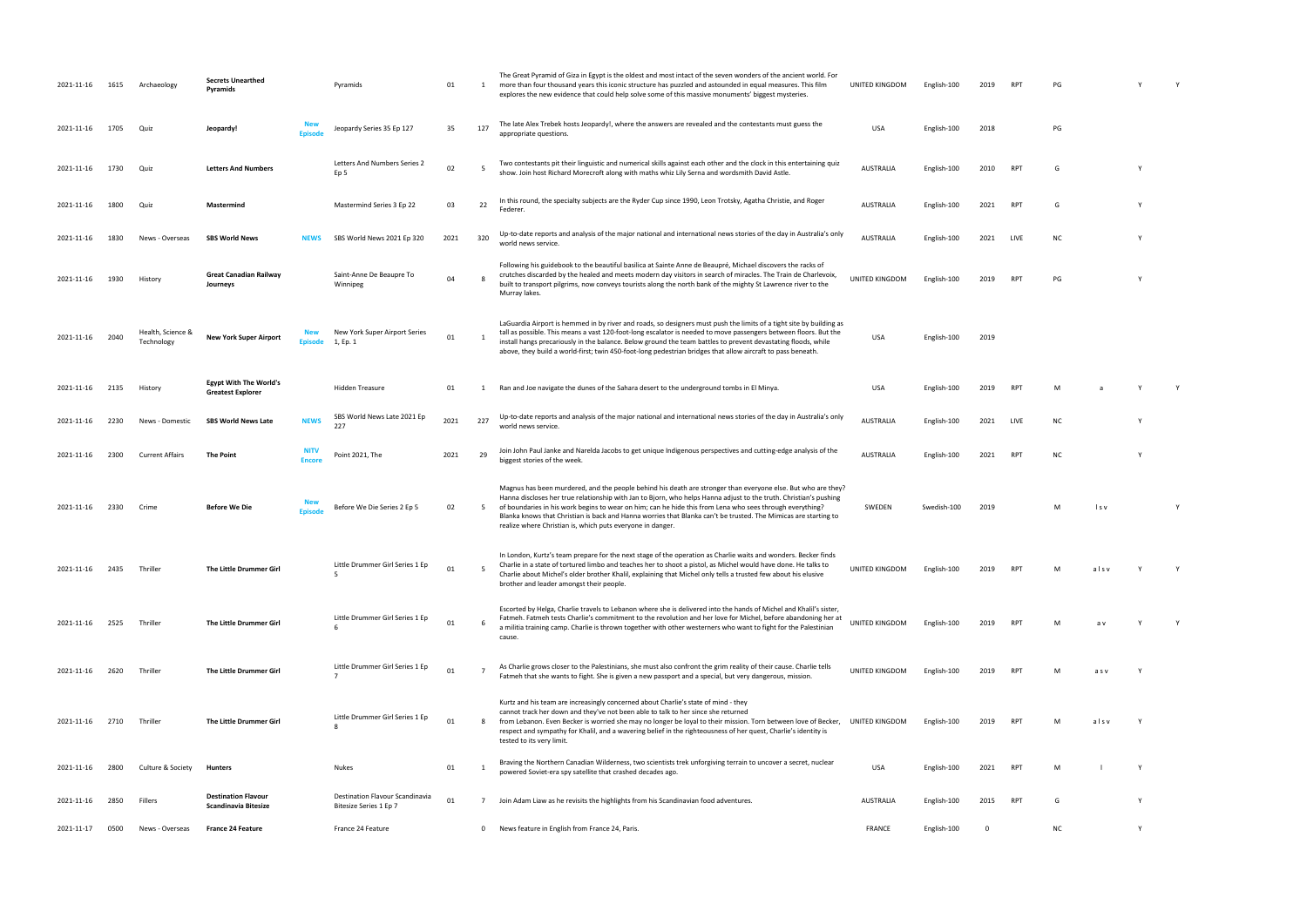| 2021-11-17 | 0515 | News - Domestic                 | <b>NHK World English News</b>                         |                                  | Nhk World English News                             |      | $\Omega$                 | News from Japan's Broadcasting Corporation, NHK, delivering the latest in business, technology, health,                                                                                                                                                                                                                                                                                                                                                                         | <b>JAPAN</b>       | English-100  | - 0         |            | <b>NC</b> | Y        |  |
|------------|------|---------------------------------|-------------------------------------------------------|----------------------------------|----------------------------------------------------|------|--------------------------|---------------------------------------------------------------------------------------------------------------------------------------------------------------------------------------------------------------------------------------------------------------------------------------------------------------------------------------------------------------------------------------------------------------------------------------------------------------------------------|--------------------|--------------|-------------|------------|-----------|----------|--|
|            |      |                                 | <b>Deutsche Welle English</b>                         |                                  | Morning<br>Deutsche Welle English News             |      |                          | environmental and world news, in English.                                                                                                                                                                                                                                                                                                                                                                                                                                       |                    |              |             |            |           |          |  |
| 2021-11-17 | 0530 | News - Domestic                 | <b>News</b>                                           |                                  | Morning                                            |      |                          | 0 News and analysis of the top international and European news and current affairs from Berlin, in English.                                                                                                                                                                                                                                                                                                                                                                     | <b>GERMANY</b>     | English-100  | - 0         |            | NC.       | Y        |  |
| 2021-11-17 | 0600 | News - Domestic                 | <b>France 24 English News</b><br><b>First Edition</b> |                                  | France 24 English News<br>Morning First Edition    |      | $\mathbf 0$              | International news and current affairs television from Paris, offering a French perspective on world events, in<br>Engli                                                                                                                                                                                                                                                                                                                                                        | <b>FRANCE</b>      | English-100  | $\Omega$    | <b>RPT</b> | ΝC        |          |  |
| 2021-11-17 | 0630 | News - Domestic                 | Al Jazeera English News                               |                                  | Al Jazeera News First Edition                      |      | $\mathbf{0}$             | News via satellite from Al Jazeera Satellite Network, Qatar, in English.                                                                                                                                                                                                                                                                                                                                                                                                        | QATAR              | English-100  | - 0         |            | ΝC        | Y        |  |
| 2021-11-17 | 0700 | News - Overseas                 | <b>BBC News</b>                                       |                                  | BBC 6 O'clock News                                 |      |                          | 0 BBC 6.00pm evening news via satellite from London, UK, in English.                                                                                                                                                                                                                                                                                                                                                                                                            | UNITED KINGDOM     | English-100  | $\mathbf 0$ |            | <b>NC</b> |          |  |
| 2021-11-17 | 0730 | News - Overseas                 | <b>Italian News</b>                                   |                                  | Italian News Daily                                 |      | $\mathbf{0}$             | News via satellite from RAI Rome in Italian, no subtitles.                                                                                                                                                                                                                                                                                                                                                                                                                      | <b>ITALY</b>       | Italian-100  | 2013        |            | NC.       |          |  |
| 2021-11-17 | 0810 | News - Overseas                 | <b>Filipino News</b>                                  |                                  | Filipino News                                      |      | $\mathbf{0}$             | News via satellite from ABS-CBN Manila, in Tagalog, no subtitles.                                                                                                                                                                                                                                                                                                                                                                                                               | <b>PHILIPPINES</b> | Filipino-100 | 2013        |            | NC.       |          |  |
| 2021-11-17 | 0840 | News - Overseas                 | <b>French News</b>                                    |                                  | French News                                        |      | $\mathbf{0}$             | News via satellite from FT2 Paris, in French, no subtitles.                                                                                                                                                                                                                                                                                                                                                                                                                     | <b>FRANCE</b>      | French-100   | 2013        |            | NC.       | <b>Y</b> |  |
| 2021-11-17 | 0930 | News - Overseas                 | <b>Greek News</b>                                     |                                  | Greek News                                         |      | $\mathbf{0}$             | News via satellite from ERT Athens, in Greek, no subtitles.                                                                                                                                                                                                                                                                                                                                                                                                                     | GREECE             | Greek-100    | 2020        |            | NC.       |          |  |
| 2021-11-17 | 1030 | News - Overseas                 | <b>German News</b>                                    |                                  | German News                                        |      | $\mathbf{0}$             | News via satellite from DW Berlin, in German, no subtitles.                                                                                                                                                                                                                                                                                                                                                                                                                     | GERMANY            | German-100   | 2013        |            | NC.       | Y        |  |
| 2021-11-17 | 1100 | News - Overseas                 | <b>Spanish News</b>                                   |                                  | Spanish News                                       |      | $\mathbf{0}$             | News via satellite from RTVE Madrid, in Spanish, no subtitles.                                                                                                                                                                                                                                                                                                                                                                                                                  | SPAIN              | Spanish-100  | 2013        |            | NC.       | Y        |  |
| 2021-11-17 | 1130 | News - Overseas                 | <b>Turkish News</b>                                   |                                  | Turkish News                                       |      | $\mathbf{0}$             | News via satellite from TRT Turkey, in Turkish, no subtitles.                                                                                                                                                                                                                                                                                                                                                                                                                   | <b>TURKEY</b>      | Turkish-100  | 2013        |            | NC.       | <b>V</b> |  |
| 2021-11-17 | 1200 | News - Overseas                 | <b>Arabic News F24</b>                                |                                  | Arabic News F24                                    |      | $\mathbf{0}$             | International news and current affairs from France 24 Arabic, via satellite, in Arabic, no subtitles.                                                                                                                                                                                                                                                                                                                                                                           | <b>FRANCE</b>      | Arabic-100   | $\mathbf 0$ |            | NC.       | Y        |  |
| 2021-11-17 | 1230 | News - Overseas                 | <b>ABC America: World</b><br><b>News Tonight</b>      | <b>NEWS</b>                      | Abc America: World News<br>Tonight With David Muir |      | $\Omega$                 | America's number one network news bulletin with anchors David Muir weekdays Whit Johnson Saturday edition<br>and Linsey Davis Sunday edition.                                                                                                                                                                                                                                                                                                                                   | USA                | English-100  | $\Omega$    |            | <b>NC</b> | Y        |  |
| 2021-11-17 | 1300 | News - Domestic                 | <b>PBS Newshour</b>                                   | <b>NEWS</b>                      | <b>PBS Newshour</b>                                |      | $\Omega$                 | Reviews and analysis of the day's news presented by Judy Woodruff for the Public Broadcasting Service (PBS) in<br>the United States.                                                                                                                                                                                                                                                                                                                                            | USA                | English-100  | 2012        |            | NC.       | <b>V</b> |  |
| 2021-11-17 | 1400 | Culture & Society               | <b>Christians Like Us</b>                             |                                  | Christians Like Us Series 1 Ep 2                   | 01   | $\overline{2}$           | Christians Like Us is a compelling two-part series where ten Australian Christians of vastly different beliefs must<br>live in a house together for one week, to debate the hot topics of their faith. In this episode, gay Christian Chris<br>reveals he endured seven years of gay conversion therapy. House mum Carol shocks the group by announcing<br>that she performs abortions. Meanwhile, Mormon Hannah is battling to convince the others that she is a<br>Christian. | <b>AUSTRALIA</b>   | English-100  | 2018        | <b>RPT</b> | м         |          |  |
| 2021-11-17 | 1500 | Health, Science &<br>Technology | <b>Woven Threads Stories</b><br>From Within           |                                  | Woven Threads Stories From<br>Within Ep 2          | 02   | $\overline{2}$           | All Pete ever wanted to be, was a farmer, he was prepared for most aspects but not the stress that came with the<br>longest drought in history.                                                                                                                                                                                                                                                                                                                                 | <b>AUSTRALIA</b>   | English-100  | 2020        |            | PG        | Y        |  |
| 2021-11-17 | 1510 | Culture & Society               | Alien                                                 |                                  | Alien Series 1 Ep 3                                | 01   | 3                        | Alien follows an Australian woman's journey through the Albanian Riviera.                                                                                                                                                                                                                                                                                                                                                                                                       | ALBANIA            | English-100  | 2019        |            | PG        |          |  |
| 2021-11-17 | 1545 | Cooking                         | The Cook Up with Adam<br>Liaw                         | SBS<br>Food<br><b>Encore</b>     | Lebanese                                           | 01   | 152                      | Mother-daughter duo and owners of Sunday Kitchen, Karima Hazim and Sivine Tabbouch join host Adam Liaw in<br>The Cook Up kitchen to cook some amazing Lebanese dishes.                                                                                                                                                                                                                                                                                                          | <b>AUSTRALIA</b>   | English-100  | 2021        | <b>RPT</b> | PG        |          |  |
| 2021-11-17 | 1615 | Archaeology                     | <b>Secrets Unearthed: Great</b><br>Wall of China      |                                  | Secrets Unearthed: Great Wall<br>of China          | 01   | $\overline{\phantom{0}}$ | This episode follows new investigations at the Great Wall of China that reveal the ancient secrets of how - and<br>why - it was built. The Great Wall of China is the biggest man-made structure on the planet, an epic fortification,<br>built to protect one of history's greatest empires. Constructed over many centuries from over a billion tons of<br>brick, stone and earth, this wall is an estimated 20,000 km long.                                                  | UNITED KINGDOM     | English-100  | 2019        | <b>RPT</b> | PG        |          |  |
| 2021-11-17 | 1705 | Quiz                            | Jeopardy!                                             |                                  | Jeopardy Series 35 Ep 128                          | 35   | 128                      | The late Alex Trebek hosts Jeopardy!, where the answers are revealed and the contestants must guess the<br>appropriate questions.                                                                                                                                                                                                                                                                                                                                               | USA                | English-100  | 2018        |            | PG        |          |  |
| 2021-11-17 | 1730 | Quiz                            | <b>Letters And Numbers</b>                            |                                  | Letters And Numbers Series 2<br>Ep 6               | 02   | -6                       | Two contestants pit their linguistic and numerical skills against each other and the clock in this entertaining quiz<br>show. Join host Richard Morecroft along with maths whiz Lily Serna and wordsmith David Astle.                                                                                                                                                                                                                                                           | <b>AUSTRALIA</b>   | English-100  | 2010        | RPT        | G         | Y        |  |
| 2021-11-17 | 1800 | Quiz                            | Mastermind                                            |                                  | Mastermind Series 3 Ep 23                          | 03   | 23                       | In this round, the specialty subjects are Don's Party, The Alchemist by Paulo Coelho, Bitcoin, and Baroque Music.                                                                                                                                                                                                                                                                                                                                                               | AUSTRALIA          | English-100  | 2021        | RPT        | G         | Y        |  |
| 2021-11-17 | 1830 | News - Overseas                 | <b>SBS World News</b>                                 | <b>NEWS</b>                      | SBS World News 2021 Ep 321                         | 2021 | 321                      | Up-to-date reports and analysis of the major national and international news stories of the day in Australia's only<br>world news service.                                                                                                                                                                                                                                                                                                                                      | <b>AUSTRALIA</b>   | English-100  | 2021        | LIVE       | NC.       |          |  |
| 2021-11-17 | 1930 | History                         | <b>Scotland's Sacred Islands</b><br>With Ben Fogle    | New<br><b>Series</b><br>Premiere | Southern Outer Hebridges                           | 01   |                          | Ben Fogle explores Catholic island life in the southern part of the Outer Hebrides.                                                                                                                                                                                                                                                                                                                                                                                             | UNITED KINGDOM     | English-100  | 2021        |            |           |          |  |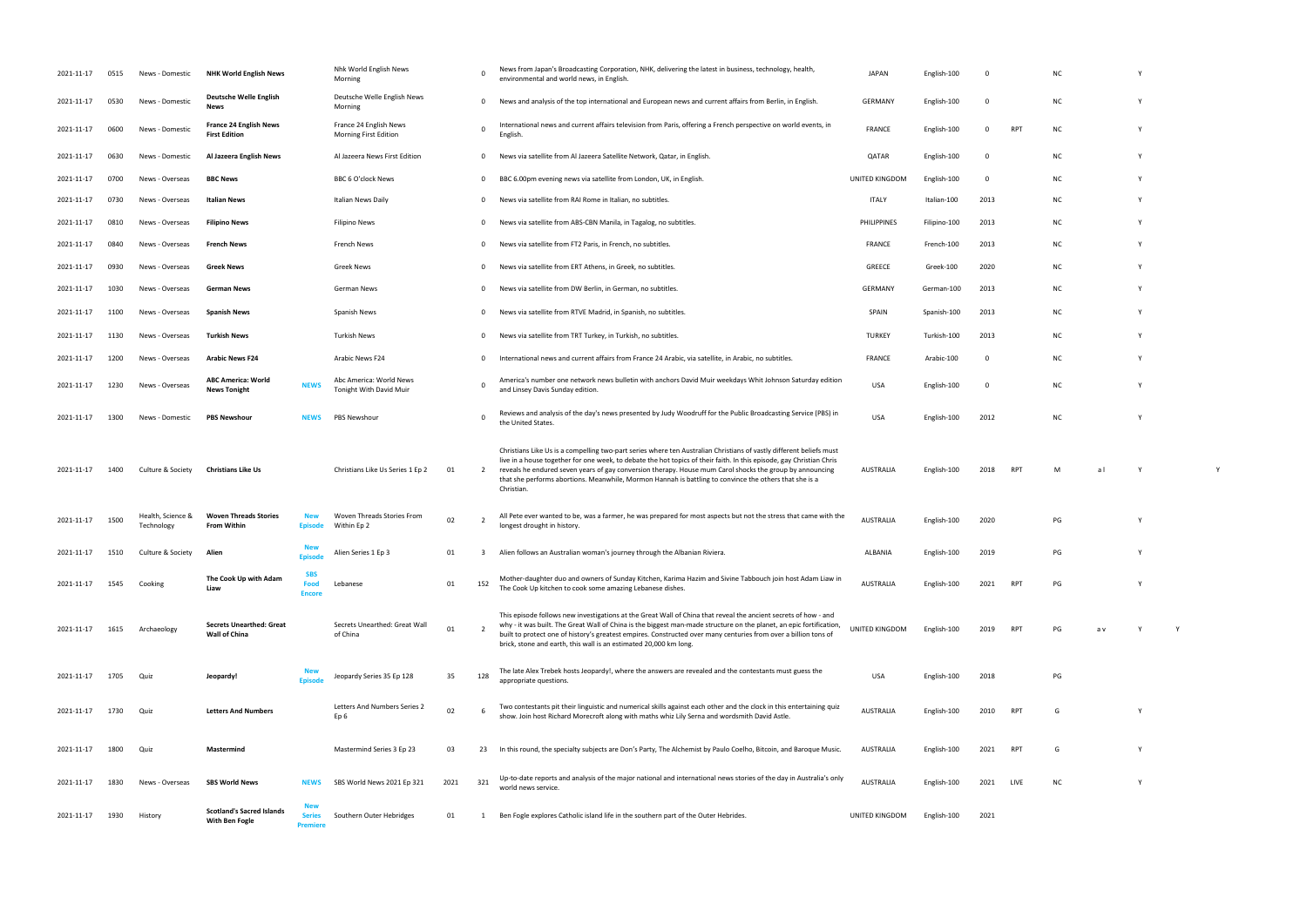| 2021-11-17 | 2030 | Culture & Society | Could You Survive on The<br><b>Breadline?</b>            | <b>Series</b><br><b>Premiere</b> | Could You Survive On The<br>Breadline? Series 1 Ep 1     | 01   | -1              | Three contributors will be forced to hand over their credit cards and forgo all access to their current lives. They'll<br>travel separately to three different parts of New South Wales where they'll live for the next nine days. From a<br>disadvantaged inner-city community, to the outer suburbs and a regional area, they'll have to navigate life on<br>various forms of welfare. They'll discover first-hand what things people are forced to live without - things like<br>proper heating, secure and safe accommodation, adequate health care and a decent diet. | <b>AUSTRALIA</b> | English-100                               | 2021     |                 | M         |      |              |  |
|------------|------|-------------------|----------------------------------------------------------|----------------------------------|----------------------------------------------------------|------|-----------------|----------------------------------------------------------------------------------------------------------------------------------------------------------------------------------------------------------------------------------------------------------------------------------------------------------------------------------------------------------------------------------------------------------------------------------------------------------------------------------------------------------------------------------------------------------------------------|------------------|-------------------------------------------|----------|-----------------|-----------|------|--------------|--|
| 2021-11-17 | 2135 | Crime             | Before We Die (UK)                                       | <b>New</b><br><b>Episode</b>     | Before We Die (Uk) Series 1 Ep<br>- 3                    | 01   | $\mathbf{a}$    | Stefan discovers Christian has been meeting with Hannah and he tells Davor that Christian is supplying<br>information about the Mimica family's criminal activities to the police. Christian has a carefully prepared cover<br>story, but will it convince Davor or will he be forced to take more drastic action to preserve his cover and protect<br>himself?                                                                                                                                                                                                            | UNITED KINGDOM   | English-100                               | 2021     |                 | MA        |      | Y            |  |
| 2021-11-17 | 2230 | News - Domestic   | <b>SBS World News Late</b>                               | <b>NEWS</b>                      | SBS World News Late 2021 Ep<br>228                       | 2021 | 228             | Up-to-date reports and analysis of the major national and international news stories of the day in Australia's only<br>world news service.                                                                                                                                                                                                                                                                                                                                                                                                                                 | <b>AUSTRALIA</b> | English-100                               | 2021     | LIVE            | <b>NC</b> |      |              |  |
| 2021-11-17 | 2300 | Period            | <b>Atlantic Crossing</b>                                 | <b>Episode</b>                   | Gift, The                                                | 01   | $7\overline{ }$ | Olav accuses Martha of placing the children in grave danger, without her achieving anything for Norway. He gives<br>her a clear ultimatum. Martha is put on the spot when President Roosevelt announces that he will present her -<br>and Norway - a substantial gift and asks that she tells him what she feels for him.                                                                                                                                                                                                                                                  | <b>NORWAY</b>    | Norwegian-64;<br>English-35; German- 2020 |          |                 | MA        | a    |              |  |
| 2021-11-17 | 2400 | Contemporary      | The Handmaid's Tale                                      |                                  | Home                                                     | 04   |                 | June struggles with her newfound freedom, reuniting with loved ones and confronting her nemesis, Serena.                                                                                                                                                                                                                                                                                                                                                                                                                                                                   | USA              | English-100                               | 2021     | RPT             | M         | alsv | Y            |  |
| 2021-11-17 | 2450 | Contemporary      | The Handmaid's Tale                                      |                                  | Testimony                                                | 04   | -8              | June confronts Fred and Serena in court and challenges Emily to face a painful reminder of her Gilead past.<br>Lawrence presents Aunt Lydia with a newly captured, familiar Handmaid.                                                                                                                                                                                                                                                                                                                                                                                      | <b>USA</b>       | English-100                               | 2021     | <b>RPT</b>      | MA        | a v  | Y            |  |
| 2021-11-17 | 2555 | Contemporary      | The Handmaid's Tale                                      |                                  | Progress                                                 | 04   | 9               | June and Luke work together to save Hannah, reaching out to Lawrence and Nick for help. Serena and Fred greet<br>unexpected visitors from Gilead. Janine tries to assist Aunt Lydia when a Handmaid-in-training goes on a hunger<br>strike at the Red Center.                                                                                                                                                                                                                                                                                                              | USA              | English-100                               | 2021     | <b>RPT</b>      | M         | alv  | Y            |  |
| 2021-11-17 | 2655 | Contemporary      | The Handmaid's Tale                                      |                                  | Wilderness, The                                          | 04   | 10              | June objects to Fred's plea bargain agreement and struggles to accept his pending freedom. She draws on all her<br>resources and relationships, risking everything to ensure her own kind of justice.                                                                                                                                                                                                                                                                                                                                                                      | <b>USA</b>       | English-100                               | 2021     | <b>RPT</b>      | MA        | alv  | Y            |  |
| 2021-11-17 | 2755 | Culture & Society | Hunters                                                  |                                  | Comedy                                                   | 01   | $\overline{2}$  | The obsessive hunt for a breakout comic star inside a midwest comedy club that has become a destination for<br>the biggest names in comedy.                                                                                                                                                                                                                                                                                                                                                                                                                                | <b>USA</b>       | English-100                               | 2021     | <b>RPT</b>      | M         |      | - Y          |  |
| 2021-11-17 | 2845 | Cooking           | <b>Destination Flavour Down</b><br><b>Under Bitesize</b> |                                  | Destination Flavour Down<br>Under Bitesize Series 1 Ep 1 | 01   |                 | Some of your favourite moments and recipes from Adam Liaw's culinary and cultural journey through Australia<br>and New Zealand.                                                                                                                                                                                                                                                                                                                                                                                                                                            | <b>AUSTRALIA</b> | English-100                               | 2014     | RPT             | G         |      | $\mathsf{v}$ |  |
| 2021-11-17 | 2855 | Cooking           | <b>Destination Flavour Down</b><br><b>Under Bitesize</b> |                                  | Destination Flavour Down<br>Under Bitesize Series 1 Ep 2 | 01   |                 | Some of your favourite moments and recipes from Adam Liaw's culinary and cultural journey through Australia<br>and New Zealand.                                                                                                                                                                                                                                                                                                                                                                                                                                            | <b>AUSTRALIA</b> | English-100                               | 2014     | RP <sup>-</sup> | G         |      |              |  |
| 2021-11-18 | 0500 | News - Overseas   | <b>France 24 Feature</b>                                 |                                  | France 24 Feature                                        |      | $^{\circ}$      | News feature in English from France 24, Paris.                                                                                                                                                                                                                                                                                                                                                                                                                                                                                                                             | <b>FRANCE</b>    | English-100                               | 0        |                 | <b>NC</b> |      | - Y          |  |
| 2021-11-18 | 0515 | News - Domestic   | <b>NHK World English News</b>                            |                                  | Nhk World English News<br>Morning                        |      | $\Omega$        | News from Japan's Broadcasting Corporation, NHK, delivering the latest in business, technology, health,<br>environmental and world news, in English.                                                                                                                                                                                                                                                                                                                                                                                                                       | <b>JAPAN</b>     | English-100                               | $\Omega$ |                 | <b>NC</b> |      | $\mathsf{v}$ |  |
| 2021-11-18 | 0530 | News - Domestic   | <b>Deutsche Welle English</b><br>News                    |                                  | Deutsche Welle English News<br>Morning                   |      | 0               | News and analysis of the top international and European news and current affairs from Berlin, in English.                                                                                                                                                                                                                                                                                                                                                                                                                                                                  | <b>GERMANY</b>   | English-100                               | 0        |                 | NC        |      |              |  |
| 2021-11-18 | 0600 | News - Domestic   | France 24 English News<br><b>First Edition</b>           |                                  | France 24 English News<br>Morning First Edition          |      | $\Omega$        | International news and current affairs television from Paris, offering a French perspective on world events, in<br>English.                                                                                                                                                                                                                                                                                                                                                                                                                                                | <b>FRANCE</b>    | English-100                               | 0        | RPT             | <b>NC</b> |      | Y            |  |
| 2021-11-18 | 0630 | News - Domestic   | Al Jazeera English News                                  | <b>NEWS</b>                      | Al Jazeera News First Edition                            |      | $\mathbf{0}$    | News via satellite from Al Jazeera Satellite Network, Qatar, in English.                                                                                                                                                                                                                                                                                                                                                                                                                                                                                                   | QATAR            | English-100                               | 0        |                 | <b>NC</b> |      | Y            |  |
| 2021-11-18 | 0700 | News - Overseas   | <b>BBC News</b>                                          |                                  | <b>BBC 6 O'clock News</b>                                |      | $\mathbf 0$     | BBC 6.00pm evening news via satellite from London, UK, in English.                                                                                                                                                                                                                                                                                                                                                                                                                                                                                                         | UNITED KINGDOM   | English-100                               | 0        |                 | <b>NC</b> |      | Y            |  |
| 2021-11-18 | 0730 | News - Overseas   | Italian News                                             |                                  | Italian News Daily                                       |      | $\mathbf{0}$    | News via satellite from RAI Rome in Italian, no subtitles.                                                                                                                                                                                                                                                                                                                                                                                                                                                                                                                 | <b>ITALY</b>     | Italian-100                               | 2013     |                 | <b>NC</b> |      | Y            |  |
| 2021-11-18 | 0810 | News - Overseas   | <b>Filipino News</b>                                     |                                  | Filipino News                                            |      | $\mathbf 0$     | News via satellite from ABS-CBN Manila, in Tagalog, no subtitles.                                                                                                                                                                                                                                                                                                                                                                                                                                                                                                          | PHILIPPINES      | Filipino-100                              | 2013     |                 | <b>NC</b> |      | <sup>Y</sup> |  |
| 2021-11-18 | 0840 | News - Overseas   | <b>French News</b>                                       |                                  | French News                                              |      | $^{\circ}$      | News via satellite from FT2 Paris, in French, no subtitles.                                                                                                                                                                                                                                                                                                                                                                                                                                                                                                                | <b>FRANCE</b>    | French-100                                | 2013     |                 | <b>NC</b> |      | Y            |  |
| 2021-11-18 | 0930 | News - Overseas   | Greek News                                               |                                  | <b>Greek News</b>                                        |      | $\mathbf{0}$    | News via satellite from ERT Athens, in Greek, no subtitles.                                                                                                                                                                                                                                                                                                                                                                                                                                                                                                                | GREECE           | Greek-100                                 | 2020     |                 | <b>NC</b> |      | Y            |  |
| 2021-11-18 | 1030 | News - Overseas   | German News                                              |                                  | German News                                              |      | $\Omega$        | News via satellite from DW Berlin, in German, no subtitles.                                                                                                                                                                                                                                                                                                                                                                                                                                                                                                                | GERMANY          | German-100                                | 2013     |                 | ΝC        |      | Y            |  |
| 2021-11-18 | 1100 | News - Overseas   | <b>Spanish News</b>                                      |                                  | Spanish News                                             |      | $\mathbf 0$     | News via satellite from RTVE Madrid, in Spanish, no subtitles.                                                                                                                                                                                                                                                                                                                                                                                                                                                                                                             | SPAIN            | Spanish-100                               | 2013     |                 | NC.       |      | Y            |  |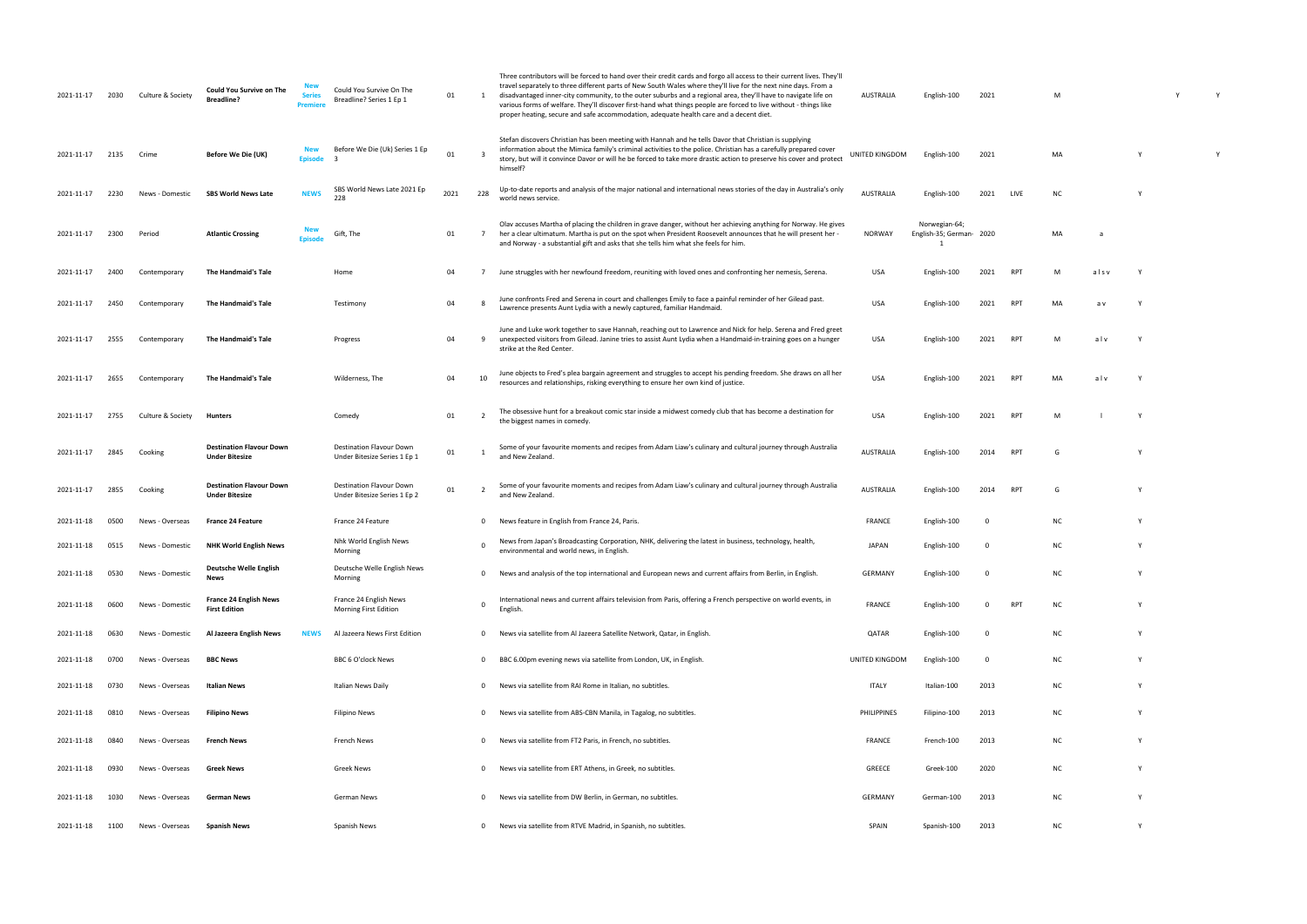| 2021-11-18 | 1130  | News - Overseas                 | Turkish News                                     |                                     | <b>Turkish News</b>                                |      | $\mathbf{0}$   | News via satellite from TRT Turkey, in Turkish, no subtitles.                                                                                                                                                                                                                                                                                                                                                                                                 | <b>TURKEY</b>    | Turkish-100                         | 2013 |            | N0        |              |   |  |
|------------|-------|---------------------------------|--------------------------------------------------|-------------------------------------|----------------------------------------------------|------|----------------|---------------------------------------------------------------------------------------------------------------------------------------------------------------------------------------------------------------------------------------------------------------------------------------------------------------------------------------------------------------------------------------------------------------------------------------------------------------|------------------|-------------------------------------|------|------------|-----------|--------------|---|--|
| 2021-11-18 | 1200  | News - Overseas                 | <b>Arabic News F24</b>                           |                                     | <b>Arabic News F24</b>                             |      | $\mathbf{0}$   | International news and current affairs from France 24 Arabic, via satellite, in Arabic, no subtitles.                                                                                                                                                                                                                                                                                                                                                         | <b>FRANCE</b>    | Arabic-100                          | - 0  |            | <b>NC</b> |              |   |  |
| 2021-11-18 | 1230  | News - Overseas                 | <b>ABC America: World</b><br><b>News Tonight</b> | <b>NEWS</b>                         | Abc America: World News<br>Tonight With David Muir |      | $\Omega$       | America's number one network news bulletin with anchors David Muir weekdays Whit Johnson Saturday edition<br>and Linsey Davis Sunday edition.                                                                                                                                                                                                                                                                                                                 | <b>USA</b>       | English-100                         | - 0  |            | <b>NC</b> |              |   |  |
| 2021-11-18 | 1300  | News - Domestic                 | <b>PBS Newshour</b>                              | <b>NEWS</b>                         | PBS Newshour                                       |      | $\Omega$       | Reviews and analysis of the day's news presented by Judy Woodruff for the Public Broadcasting Service (PBS) in<br>the United States.                                                                                                                                                                                                                                                                                                                          | <b>USA</b>       | English-100                         | 2012 |            | <b>NC</b> |              |   |  |
| 2021-11-18 | 1400  | Culture & Society               | Muslims Like Us Australia                        |                                     | Muslims Like Us Australia Series<br>1 Ep 1         |      |                | Muslims make up less than three per cent of the Australian population, yet dominate the news headlines and are<br>often misunderstood. In this new two-part series, ten Muslim Australians with vastly different views on their faith<br>live under one roof for eight days to explore what it means to be a Muslim in modern, multicultural Australia.<br>While the housemates are united in faith, they are divided on what it means to be a 'good Muslim'. | <b>AUSTRALIA</b> | English-100                         | 2017 | <b>RPT</b> |           | al           |   |  |
| 2021-11-18 | 1500  | Health, Science &<br>Technology | <b>Woven Threads Stories</b><br>From Within      | <b>New</b><br>Episode               | Woven Threads Stories From<br>Within Ep 3          | 02   | - 3            | When Jett was young, he was bullied for having female friends and for being interested in dance and<br>performance, it wasn't until he was older that her realised it hurt because he was gay.                                                                                                                                                                                                                                                                | <b>AUSTRALIA</b> | English-100                         | 2020 |            | PG        |              |   |  |
| 2021-11-18 | 1510  | Culture & Society               | Alien                                            | <b>New</b><br><b>Fnisode</b>        | Alien Series 1 Ep 4                                | 01   |                | Alien follows an Australian woman's journey through the Albanian Riviera.                                                                                                                                                                                                                                                                                                                                                                                     | ALBANIA          | English-100                         | 2019 |            | PG        |              |   |  |
| 2021-11-18 | 1540  | Cooking                         | The Cook Up with Adam<br>Liaw                    | <b>SBS</b><br>Food<br><b>Encore</b> | <b>Special Occasion Dinner</b>                     | 01   | 153            | Host Adam Liaw is joined in The Cook Up kitchen with Juicy Banana duo Sam Young and Grace Chen to create<br>their special occasion dinner ideas.                                                                                                                                                                                                                                                                                                              | <b>AUSTRALIA</b> | English-100                         | 2021 |            | PG        |              |   |  |
| 2021-11-18 | 1610  | Archaeology                     | <b>Secrets Unearthed:</b><br><b>Acropolis</b>    |                                     | Secrets Unearthed: Acropolis                       | 01   | - 3            | This episode investigates the secrets of the 2500-year old Acropolis - the pinnacle of Ancient Greek engineering.<br>We uncover the mysteries of how it was built and what it looked like, answering questions that still baffle<br>engineers and archaeologists today.                                                                                                                                                                                       | UNITED KINGDOM   | English-100                         | 2019 | RPT        | G         |              |   |  |
| 2021-11-18 | 1705  | Quiz                            | Jeopardy!                                        | <b>Fnisod</b>                       | Jeopardy Series 35 Ep 129                          | 35   | 129            | The late Alex Trebek hosts Jeopardy!, where the answers are revealed and the contestants must guess the<br>appropriate questions.                                                                                                                                                                                                                                                                                                                             | <b>USA</b>       | English-100                         | 2018 |            | PG        |              |   |  |
| 2021-11-18 | 1730  | Quiz                            | <b>Letters And Numbers</b>                       |                                     | Letters And Numbers Series 2<br>Ep <sub>7</sub>    | 02   |                | Two contestants pit their linguistic and numerical skills against each other and the clock in this entertaining quiz<br>show. Join host Richard Morecroft along with maths whiz Lily Serna and wordsmith David Astle.                                                                                                                                                                                                                                         | <b>AUSTRALIA</b> | English-100                         | 2010 | <b>RPT</b> | G         |              |   |  |
| 2021-11-18 | 1800  | Quiz                            | Mastermind                                       |                                     | Mastermind Series 3 Ep 24                          | 03   | 24             | In this round, the specialty subjects are Canadian Geography, Grease, Archer: Seasons 1 and 2, and Eucalyptus.                                                                                                                                                                                                                                                                                                                                                | <b>AUSTRALIA</b> | English-100                         | 2021 | <b>RPT</b> | G         |              |   |  |
| 2021-11-18 | 1830  | News - Overseas                 | <b>SBS World News</b>                            | <b>NEWS</b>                         | SBS World News 2021 Ep 322                         | 2021 | 322            | Up-to-date reports and analysis of the major national and international news stories of the day in Australia's only<br>world news service.                                                                                                                                                                                                                                                                                                                    | <b>AUSTRALIA</b> | English-100                         | 2021 | LIVE       | <b>NC</b> |              |   |  |
| 2021-11-18 | 1935  | Culture & Society               | Devon & Cornwall With<br><b>Michael Portillo</b> | <b>Final</b><br><b>Episode</b>      | Hopes Nose To The River Exe                        | 01   | - 6            | The final part of Michael's adventure begins on the unique headland of Hope's Nose, that sits outside Torquay on<br>the English Rivera. Michael embraces as many experiences as he can along a coastline formed 280 million years<br>ago.                                                                                                                                                                                                                     | UNITED KINGDOM   | English-100                         | 2021 |            | PG        |              |   |  |
| 2021-11-18 | -2030 | Thriller                        | <b>Red Election</b>                              |                                     | Red Election Series 1 Ep 5                         | 01   | 5              | As the Yes vote surges, William implores Adam to resign. Adam refuses. In a seemingly innocuous chat Zak's<br>special advisor, Nikki, talks to Adam about the possibility of rigging the digital vote to keep Scotland in the UK.<br>Adam is appalled at the suggestion.                                                                                                                                                                                      | UNITED KINGDOM   | English-90; Danish-<br>5; Russian-5 | 2021 |            | MA        |              |   |  |
| 2021-11-18 | 2125  | History                         | America After 9/11 (Part<br>기                    |                                     | Premiere America After 9/11 (Part 2)               |      | $\overline{0}$ | From veteran Frontline filmmaker and chronicler of U.S. politics Michael Kirk and his team, this documentary<br>traces the U.S. response to the September 11, 2001 terrorist attacks and the devastating consequences that<br>unfolded across four presidencies.                                                                                                                                                                                              | <b>USA</b>       | English-100                         | 2021 |            | M         |              |   |  |
| 2021-11-18 | 2230  | News - Domestic                 | <b>SBS World News Late</b>                       | <b>NEWS</b>                         | SBS World News Late 2021 Ep<br>229                 | 2021 | 229            | Up-to-date reports and analysis of the major national and international news stories of the day in Australia's only<br>world news service.                                                                                                                                                                                                                                                                                                                    | <b>AUSTRALIA</b> | English-100                         | 2021 | LIVE       | <b>NC</b> |              |   |  |
| 2021-11-18 | 2300  | Crime                           | Gomorrah                                         |                                     | Gomorrah Series 1 Ep 6                             | 01   | -6             | Ciro realises Imma had sent him away to pave her own road to power. Disapproving of the way she runs<br>business, he sets up his own operation - a campaign of terror to deter intruders and demean Imma's role within<br>the clan. But Imma has learned quite well how to play the power-game herself.                                                                                                                                                       | <b>ITALY</b>     | Italian-100                         | 2014 |            | M         | alnv         |   |  |
| 2021-11-18 | 2405  | Contemporary                    | <b>Whiskey Cavalier</b>                          |                                     | Pilot                                              | 01   | 1              | Following an emotional breakup, Chase is assigned to work with badass CIA operative Frankie Trowbridge.<br>Together, they lead an inter-agency team of flawed, funny and heroic spies who periodically save the world - and<br>each other - while navigating the rocky roads of friendship, romance and office politics.                                                                                                                                      | <b>USA</b>       | English-100                         | 2019 | <b>RPT</b> |           | l v          |   |  |
| 2021-11-18 | 2455  | Contemporary                    | <b>Whiskey Cavalier</b>                          |                                     | Czech List, The                                    | 01   | $\overline{2}$ | The Whiskey team is sent to Prague for their first official mission, where Will has to seduce the widow of a<br>notorious shipping tycoon in order to gain access to a list of criminal clients, but Frankie doubts his ability to<br>deceive a grieving woman. Back in New York, the bureau assigns the team a new liaison, who just so happens to<br>be the last person Will wants to see.                                                                  | <b>USA</b>       | English-100                         | 2019 | <b>RPT</b> | M         |              | Y |  |
| 2021-11-18 | 2540  | Contemporary                    | <b>Whiskey Cavalier</b>                          |                                     | When In Rome                                       | 01   |                | Will and Frankie continue to clash, and their growing pains may jeopardise the team's next mission in Rome<br>where they are sent to prevent a terrorist attack.                                                                                                                                                                                                                                                                                              | <b>USA</b>       | English-100                         | 2019 | <b>RPT</b> | M         | $\mathsf{v}$ | Y |  |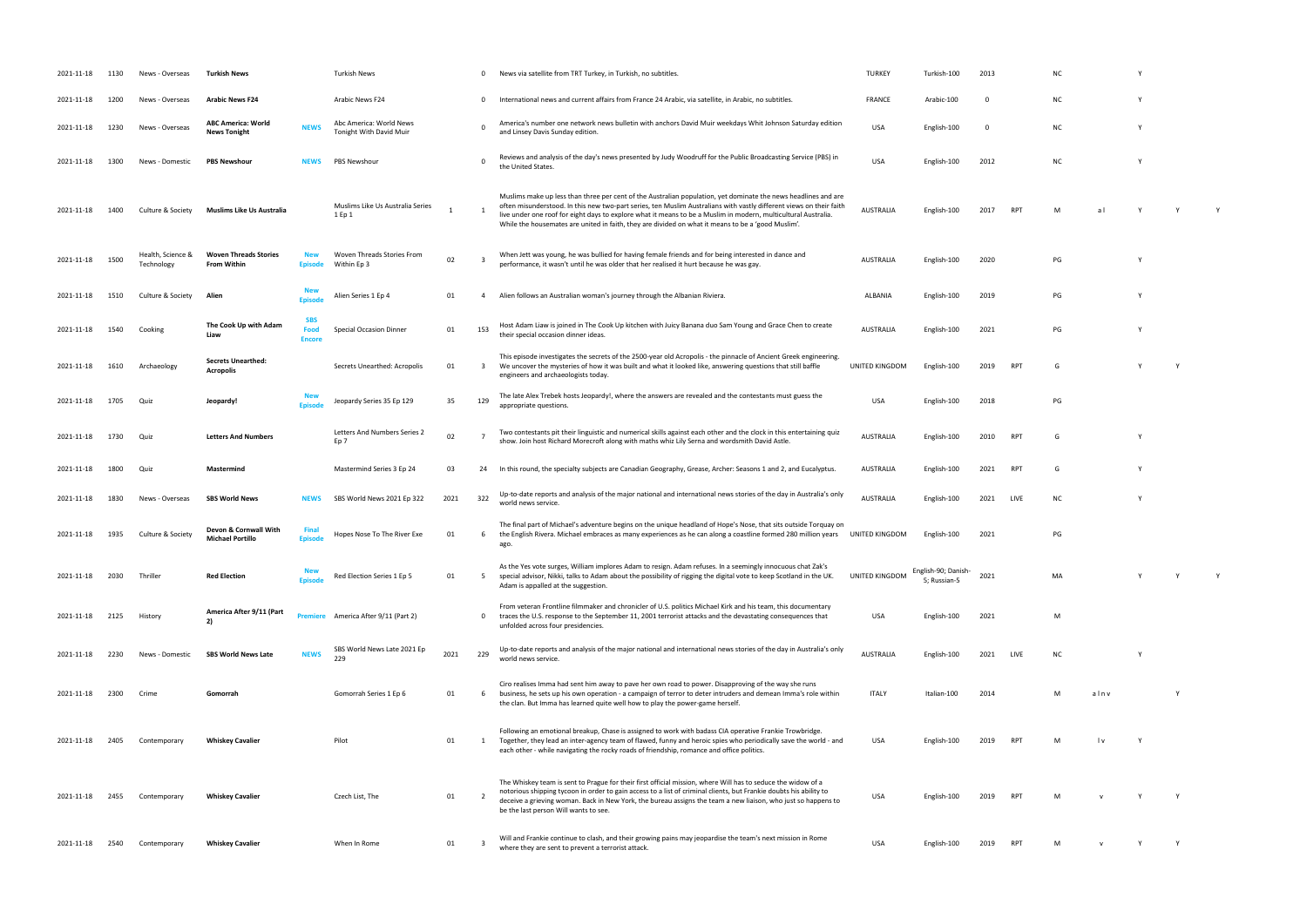| 2021-11-18 | 2630 | Contemporary                    | <b>Whiskey Cavalier</b>                                                     | Mr & Mrs Trowbridge                                 | 01   |                | From wedding crashing to endless clashing, Will and Frankie head to Paris where they must grudgingly pose as a<br>married couple to infiltrate a wedding and capture a genocidal Romanian general.                                                                                                                                                                                                                                                            | <b>USA</b>         | English-100  | 2019        | <b>RP</b>       |           |              |   |  |
|------------|------|---------------------------------|-----------------------------------------------------------------------------|-----------------------------------------------------|------|----------------|---------------------------------------------------------------------------------------------------------------------------------------------------------------------------------------------------------------------------------------------------------------------------------------------------------------------------------------------------------------------------------------------------------------------------------------------------------------|--------------------|--------------|-------------|-----------------|-----------|--------------|---|--|
| 2021-11-18 | 2720 | Contemporary                    | <b>Whiskey Cavalier</b>                                                     | English Job, The                                    | 01   | 5              | While investigating suspicious robberies in London, Will hits it off with a sexy British spy (recurring guest star<br>Ophelia Lovibond), leaving Frankie with some unexpected feelings that she doesn't know how to process.<br>Meanwhile, Jai competes with Susan over who is more intelligent, and Standish deals with a case of shellshock.                                                                                                                | USA                | English-100  | 2019        | <b>RPT</b>      | M         | $\mathsf{v}$ | Y |  |
| 2021-11-18 | 2805 | Culture & Society               | Hunters                                                                     | Ethiopia                                            | 01   | -3             | Photographer Joey Lawrence journeys through Ethiopia risking life and limb to document an indigenous tribe<br>that hunts massive man-eating crocodiles with wooden harpoons.                                                                                                                                                                                                                                                                                  | USA                | English-100  | 2021        | <b>RPT</b>      | M         |              |   |  |
| 2021-11-19 | 0500 | News - Overseas                 | <b>France 24 Feature</b>                                                    | France 24 Feature                                   |      | $\mathbf 0$    | News feature in English from France 24, Paris.                                                                                                                                                                                                                                                                                                                                                                                                                | <b>FRANCE</b>      | English-100  | - 0         |                 | NC        |              |   |  |
| 2021-11-19 | 0515 | News - Domestic                 | <b>NHK World English News</b>                                               | Nhk World English News<br>Morning                   |      | $\mathbf 0$    | News from Japan's Broadcasting Corporation, NHK, delivering the latest in business, technology, health,<br>environmental and world news, in English.                                                                                                                                                                                                                                                                                                          | <b>JAPAN</b>       | English-100  | 0           |                 | NC        |              |   |  |
| 2021-11-19 | 0530 | News - Domestic                 | Deutsche Welle English<br><b>News</b>                                       | Deutsche Welle English News<br>Morning              |      | $^{\circ}$     | News and analysis of the top international and European news and current affairs from Berlin, in English.                                                                                                                                                                                                                                                                                                                                                     | <b>GERMANY</b>     | English-100  | 0           |                 | NC        |              | Y |  |
| 2021-11-19 | 0600 | News - Domestic                 | <b>France 24 English News</b><br><b>First Edition</b>                       | France 24 English News<br>Morning First Edition     |      | $\mathbf 0$    | International news and current affairs television from Paris, offering a French perspective on world events, in<br>English                                                                                                                                                                                                                                                                                                                                    | <b>FRANCE</b>      | English-100  | 0           | <b>RPT</b>      | <b>NC</b> |              |   |  |
| 2021-11-19 | 0630 | News - Domestic                 | Al Jazeera English News                                                     | Al Jazeera News First Edition                       |      | $\mathbf 0$    | News via satellite from Al Jazeera Satellite Network, Qatar, in English.                                                                                                                                                                                                                                                                                                                                                                                      | QATAR              | English-100  | $\mathbf 0$ |                 | NC        |              | Y |  |
| 2021-11-19 | 0700 | News - Overseas                 | <b>BBC News</b>                                                             | <b>BBC 6 O'clock News</b>                           |      | $^{\circ}$     | BBC 6.00pm evening news via satellite from London, UK, in English.                                                                                                                                                                                                                                                                                                                                                                                            | UNITED KINGDOM     | English-100  | $\mathbf 0$ |                 | NC        |              | Y |  |
| 2021-11-19 | 0730 | News - Overseas                 | Italian News                                                                | Italian News Daily                                  |      | $\mathbf 0$    | News via satellite from RAI Rome in Italian, no subtitles.                                                                                                                                                                                                                                                                                                                                                                                                    | <b>ITALY</b>       | Italian-100  | 2013        |                 | NC        |              | Y |  |
| 2021-11-19 | 0810 | News - Overseas                 | <b>Filipino News</b>                                                        | <b>Filipino News</b>                                |      | $\mathbf 0$    | News via satellite from ABS-CBN Manila, in Tagalog, no subtitles.                                                                                                                                                                                                                                                                                                                                                                                             | <b>PHILIPPINES</b> | Filipino-100 | 2013        |                 | NC        |              | Y |  |
| 2021-11-19 | 0840 | News - Overseas                 | <b>French News</b>                                                          | French News                                         |      | $\mathbf 0$    | News via satellite from FT2 Paris, in French, no subtitles.                                                                                                                                                                                                                                                                                                                                                                                                   | <b>FRANCE</b>      | French-100   | 2013        |                 | NC        |              | Y |  |
| 2021-11-19 | 0930 | News - Overseas                 | <b>Greek News</b>                                                           | <b>Greek News</b>                                   |      | 0              | News via satellite from ERT Athens, in Greek, no subtitles.                                                                                                                                                                                                                                                                                                                                                                                                   | GREECE             | Greek-100    | 2020        |                 | NC        |              |   |  |
| 2021-11-19 | 1030 | News - Overseas                 | German News                                                                 | German News                                         |      | $\mathbf{0}$   | News via satellite from DW Berlin, in German, no subtitles.                                                                                                                                                                                                                                                                                                                                                                                                   | <b>GERMANY</b>     | German-100   | 2013        |                 | NC        |              |   |  |
| 2021-11-19 | 1100 | News - Overseas                 | <b>Spanish News</b>                                                         | Spanish News                                        |      | $\mathbf 0$    | News via satellite from RTVE Madrid, in Spanish, no subtitles.                                                                                                                                                                                                                                                                                                                                                                                                | SPAIN              | Spanish-100  | 2013        |                 | ΝC        |              |   |  |
| 2021-11-19 | 1130 | News - Overseas                 | <b>Turkish News</b>                                                         | <b>Turkish News</b>                                 |      | $\mathbf 0$    | News via satellite from TRT Turkey, in Turkish, no subtitles.                                                                                                                                                                                                                                                                                                                                                                                                 | <b>TURKEY</b>      | Turkish-100  | 2013        |                 | NC        |              |   |  |
| 2021-11-19 | 1200 | News - Overseas                 | <b>Arabic News F24</b>                                                      | Arabic News F24                                     |      | $^{\circ}$     | International news and current affairs from France 24 Arabic, via satellite, in Arabic, no subtitles.                                                                                                                                                                                                                                                                                                                                                         | <b>FRANCE</b>      | Arabic-100   | $\mathbf 0$ |                 | <b>NC</b> |              |   |  |
| 2021-11-19 | 1230 | News - Overseas                 | ABC America: World<br><b>NEWS</b><br><b>News Tonight</b>                    | Abc America: World News<br>Tonight With David Muir  |      | $\Omega$       | America's number one network news bulletin with anchors David Muir weekdays Whit Johnson Saturday edition<br>and Linsey Davis Sunday edition.                                                                                                                                                                                                                                                                                                                 | <b>USA</b>         | English-100  | 0           |                 | NC        |              |   |  |
| 2021-11-19 | 1300 | News - Domestic                 | <b>PBS Newshour</b>                                                         | PBS Newshour<br>NEWS                                |      | $\Omega$       | Reviews and analysis of the day's news presented by Judy Woodruff for the Public Broadcasting Service (PBS) in<br>the United States.                                                                                                                                                                                                                                                                                                                          | <b>USA</b>         | English-100  | 2012        |                 | NC        |              | Y |  |
| 2021-11-19 | 1400 | Culture & Society               | Muslims Like Us Australia                                                   | Muslims Like Us Australia Series<br>1 Ep 2          |      |                | Muslims make up less than three per cent of the Australian population, yet dominate the news headlines and are<br>often misunderstood. In this new two-part series, ten Muslim Australians with vastly different views on their faith<br>live under one roof for eight days to explore what it means to be a Muslim in modern, multicultural Australia.<br>While the housemates are united in faith, they are divided on what it means to be a 'good Muslim'. | <b>AUSTRALIA</b>   | English-100  | 2017        | RP <sub>1</sub> |           | al           |   |  |
| 2021-11-19 | 1500 | News - Domestic                 | Nitv News: Nula 2021<br><b>Encore</b>                                       | Nitv News: Nula 2021                                | 2021 | 44             | Natalie Ahmat and our team of Aboriginal journalists across the country deliver the news that you need to know<br>from a unique Indigenous perspective.                                                                                                                                                                                                                                                                                                       | <b>AUSTRALIA</b>   | English-100  | 2021        | LIVE            | ΝC        |              |   |  |
| 2021-11-19 | 1530 | Health, Science &<br>Technology | <b>Woven Threads Stories</b><br>New<br><b>From Within</b><br><b>Episode</b> | Woven Threads Stories From<br>Within Ep 4           | 02   | $\overline{a}$ | Emma was adopted at six weeks and always struggled to find her sense of self, this is her journey through that.                                                                                                                                                                                                                                                                                                                                               | <b>AUSTRALIA</b>   | English-100  | 2020        |                 | PG        |              | Y |  |
| 2021-11-19 | 1535 | Cooking                         | <b>Destination Flavour China</b><br>Bitesize                                | Destination Flavour China<br>Bitesize Series 1 Ep 1 | 01   |                | All the best moments and bits from Destination Flavour China, led by famed chef and author Adam Liaw.                                                                                                                                                                                                                                                                                                                                                         | <b>AUSTRALIA</b>   | English-100  | $\Omega$    | <b>RPT</b>      | G         |              |   |  |
| 2021-11-19 | 1545 | Cooking                         | <b>SBS</b><br>The Cook Up with Adam<br>Food<br>Liaw<br><b>Encore</b>        | Brunch                                              | 01   | 154            | The Old Fitz head chef Anna Urgate- Carral and Chiswick head chef Francois Poulard cook their ultimate brunch<br>creations with The Cook Up host, Adam Liaw.                                                                                                                                                                                                                                                                                                  | <b>AUSTRALIA</b>   | English-100  | 2021        | <b>RPT</b>      |           |              |   |  |
| 2021-11-19 | 1615 | Archaeology                     | Secrets Unearthed: Maya<br>Pyramid                                          | Maya Pyramid                                        | 01   | $\overline{a}$ | This episode investigates the ancient Maya city of Chichen Itza and its iconic pyramid, El Castillo. Located deep in<br>Mexico's Yucatan jungle, Chichen Itza is the best-preserved Maya city in existence. We meet archaeologists<br>working to unravel Chichen Itza's secrets, revealing how these vast structures were built, how this society lived<br>and how religion shaped this city.                                                                 | UNITED KINGDOM     | English-100  | 2019        | RP <sub>1</sub> | PG        |              |   |  |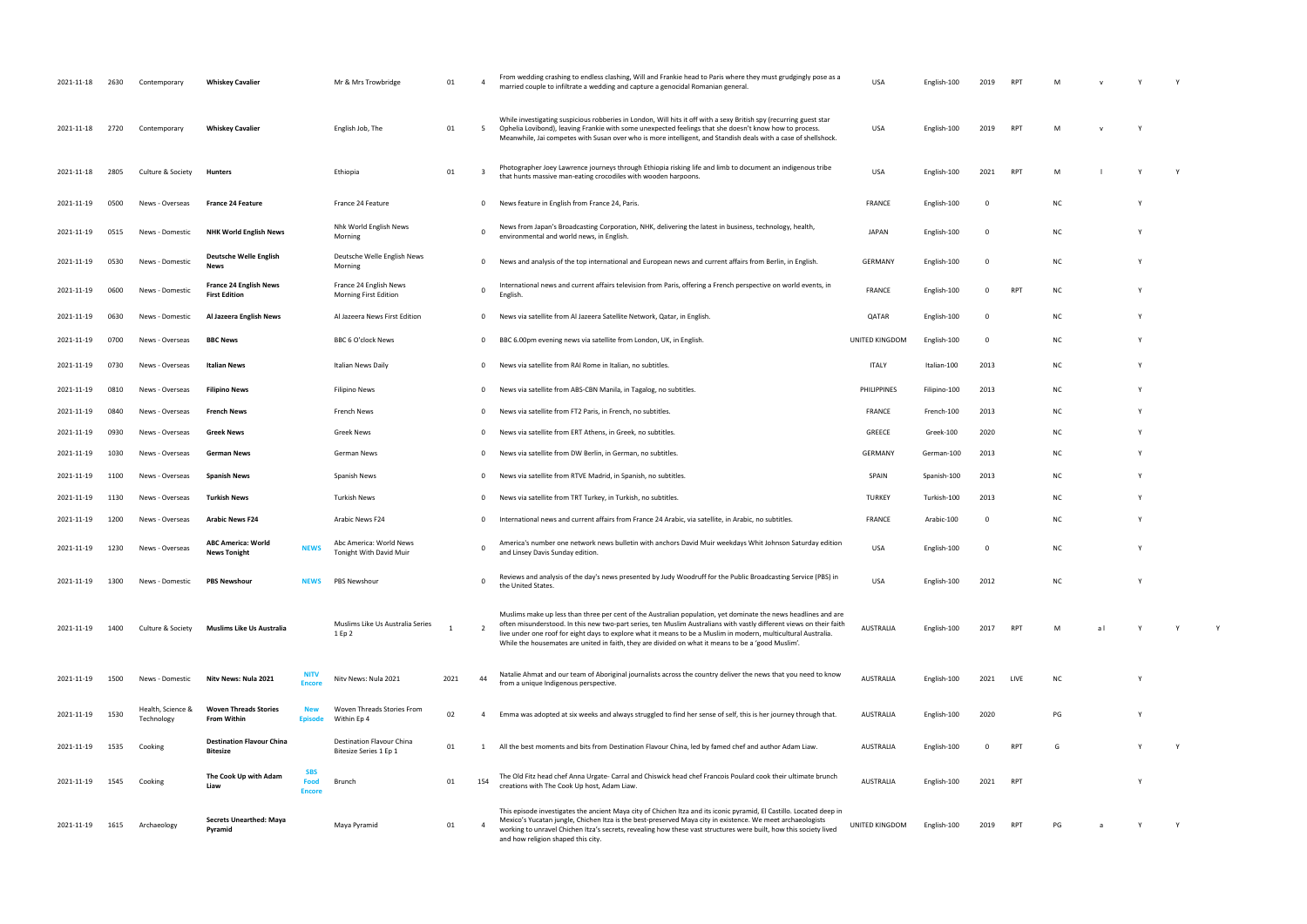| 2021-11-19 | 1705 | Quiz              | Jeopardy!                                                |                                                | Jeopardy Series 35 Ep 130                                       | 35   | 130            | The late Alex Trebek hosts Jeopardy!, where the answers are revealed and the contestants must guess the<br>appropriate questions.                                                                                                                                                                                                                                                              | <b>USA</b>       | English-100 | 2018     |            | PG        |      |   |
|------------|------|-------------------|----------------------------------------------------------|------------------------------------------------|-----------------------------------------------------------------|------|----------------|------------------------------------------------------------------------------------------------------------------------------------------------------------------------------------------------------------------------------------------------------------------------------------------------------------------------------------------------------------------------------------------------|------------------|-------------|----------|------------|-----------|------|---|
| 2021-11-19 | 1730 | Quiz              | <b>Letters And Numbers</b>                               |                                                | Letters And Numbers Series 2<br>Ep 8                            | 02   | -8             | Two contestants pit their linguistic and numerical skills against each other and the clock in this entertaining quiz<br>show. Join host Richard Morecroft along with maths whiz Lily Serna and wordsmith David Astle.                                                                                                                                                                          | <b>AUSTRALIA</b> | English-100 | 2010     | RPT        | G         |      |   |
| 2021-11-19 | 1800 | Quiz              | Mastermind                                               |                                                | Mastermind Series 3 Ep 25                                       | 03   | 25             | In this final round, the four reigning champions from this cycle battle it out to progress to the semi-finals.                                                                                                                                                                                                                                                                                 | <b>AUSTRALIA</b> | English-100 | 2021     | RPT        | G         |      |   |
| 2021-11-19 | 1830 | News - Overseas   | <b>SBS World News</b>                                    | <b>NEWS</b>                                    | SBS World News 2021 Ep 323                                      | 2021 | 323            | Up-to-date reports and analysis of the major national and international news stories of the day in Australia's only<br>world news service.                                                                                                                                                                                                                                                     | <b>AUSTRALIA</b> | English-100 | 2021     | LIVE       | ΝC        |      |   |
| 2021-11-19 | 1930 | History           | Hitler: Countdown To War                                 | <b>New</b><br><b>Series</b><br><b>Premier</b>  | Hitler: Countdown To War<br>Series 1 Ep 1                       | 01   | 1              | This episode reveals how Hitler manipulated and played games with the Czechs and with the western powers of<br>Britain and France to achieve his ends. It also explores why Hitler was so popular in Germany, how he created his UNITED KINGDOM<br>distinctive public image, and how he whipped up support through his public speaking technique.                                              |                  | English-100 | 2020     |            |           |      |   |
| 2021-11-19 | 2025 | History           | Hitler: Countdown To War                                 |                                                | Hitler: Countdown To War<br>Series 1 Ep 2                       | 01   | $\overline{2}$ | By September 1938, Hitler had occupied Austria and was intent on invading Czechoslovakia. But the British and<br>the French had made it clear that they would go to war against Germany if he did so. Forced into a corner, Hitler UNITED KINGDOM<br>agreed to a conference with the British and the French to come to a peaceful solution.                                                    |                  | English-100 | 2020     |            |           |      |   |
| 2021-11-19 | 2120 | History           | Hitler: Countdown To War                                 | Final<br><b>Episode</b>                        | Hitler: Countdown To War<br>Series 1 Ep 3                       | 01   | - 3            | Fresh from invading Czechoslovakia, Hitler now turned to his next target - Poland. He saw it this vast country as<br>ripe for German expansion, taking him to the borders of the Soviet Union.                                                                                                                                                                                                 | UNITED KINGDOM   | English-100 | 2020     |            |           |      |   |
| 2021-11-19 | 2215 | News - Domestic   | <b>SBS World News Late</b>                               | <b>NEWS</b>                                    | SBS World News Late 2021 Ep<br>230                              | 2021 | 230            | Up-to-date reports and analysis of the major national and international news stories of the day in Australia's only<br>world news service.                                                                                                                                                                                                                                                     | <b>AUSTRALIA</b> | English-100 | 2021     | LIVE       | <b>NC</b> |      |   |
| 2021-11-19 | 2245 | Variety           | The Back Side Of<br>Television                           | <b>SBS</b><br><b>VICELAND</b><br><b>Encore</b> | 100% Nothing Down The Well                                      | 01   | 1              | Join Mitch McTaggart on a hilarious journey through Australian television. Explore how true crime has gotten<br>worse, and how psychics aren't much help. Also, which network has a weird obsession with Peter Falconio? Plus,<br>how does breaking out of jail lead to a TV gig?                                                                                                              | AUSTRALIA        | English-100 | 2021     | RPT        | MA        |      |   |
| 2021-11-19 | 2315 | Crime             | <b>The Twelve</b>                                        |                                                | Twelve Series 1 Ep 1, The                                       | 01   | 1              | Ghent, 2018. Twelve citizens with different backgrounds are plucked from their daily lives. They come together to<br>make up the jury for the 'Millennium Trial', a controversial case. It will be no simple task, as they must decide on<br>the guilt or innocence of the respected headmistress Fri Palmers.                                                                                 | <b>BELGIUM</b>   | Flemish-100 | 2018     | <b>RPT</b> | MA        |      |   |
| 2021-11-19 | 2410 | Crime             | The Twelve                                               |                                                | Twelve Series 1 Ep 2, The                                       | 01   | 2              | In court, the retired cop Donald is questioned. He conducted the Britt Vogel murder investigation between 2000<br>and 2014, but was taken off the case because he was getting nowhere. Meanwhile, jury member Yuri gets a<br>terrible shock when he inspects his building site one evening. An undeclared worker has fallen from a scaffold.                                                   | <b>BELGIUM</b>   | Flemish-100 | 2018     | <b>RPT</b> | MA        | a s  |   |
| 2021-11-19 | 2505 | Crime             | <b>The Twelve</b>                                        |                                                | Twelve Series 1 Ep 3, The                                       | 01   |                | FJP Commissioner Helen Pascual methodically explains to the court how the police have been able to catch Fri<br>Palmers for both crimes after 18 years. Her explanation is clear and convincing. The jury members are impressed.<br>But did the truth-seeking officer opportunistically bend the evidence in her own favour? And if so, what does this<br>say about Fri's guilt or otherwise?  | <b>BELGIUM</b>   | Flemish-100 | 2018     | <b>RPT</b> | M         | alsv | Y |
| 2021-11-19 | 2600 | Crime             | <b>The Twelve</b>                                        |                                                | Twelve Series 1 Ep 4, The                                       | 01   |                | Marc Vogel, the father of the victim is now the first to testify for the public prosecutor. He confesses that he<br>never believed Fri to be guilty. She was Bitt's best friend and after the latter's death she had been of great<br>support to Marc. This was very different to Britt's boyfriend Stefan, whom Marc never could get along with. But<br>Marc seems to have aggression issues. | <b>BELGIUM</b>   | Flemish-100 | 2018     | <b>RPT</b> | M         | alsv | Y |
| 2021-11-19 | 2655 | Crime             | <b>The Twelve</b>                                        |                                                | Twelve Series 1 Ep 5, The                                       | 01   | 5              | Stefan is becoming a main witness in the trial. His ex-girlfriend Britt disappeared in 2000 and was found dead. His<br>daughter Rose died fourteen years later after Stefan and the defendant Fri Palmers were involved in a bitter<br>divorce and battle for custody. In both cases, Stefan is an important element.                                                                          | <b>BELGIUM</b>   | Flemish-100 | 2018     | <b>RPT</b> | M         | als  |   |
| 2021-11-19 | 2750 | Culture & Society | Hunters                                                  |                                                | Virus                                                           | 01   | $\overline{4}$ | Bat expert Paul searches the deep caves of Kenya to catch and test bats that may be carrying an undiscovered<br>virus that could cause the next pandemic.                                                                                                                                                                                                                                      | USA              | English-100 | 2021     | <b>RPT</b> | PG        | al   |   |
| 2021-11-19 | 2845 | Cooking           | <b>Destination Flavour Down</b><br><b>Under Bitesize</b> |                                                | <b>Destination Flavour Down</b><br>Under Bitesize Series 1 Ep 3 | 01   | $\mathbf{a}$   | Some of your favourite moments and recipes from Adam Liaw's culinary and cultural journey through Australia<br>and New Zealand.                                                                                                                                                                                                                                                                | <b>AUSTRALIA</b> | English-100 | 2014     | <b>RPT</b> | G         |      |   |
| 2021-11-19 | 2850 | Cooking           | <b>Destination Flavour Down</b><br><b>Under Bitesize</b> |                                                | Destination Flavour Down<br>Under Bitesize Series 1 Ep 4        | 01   | $\overline{a}$ | Some of your favourite moments and recipes from Adam Liaw's culinary and cultural journey through Australia<br>and New Zealand.                                                                                                                                                                                                                                                                | <b>AUSTRALIA</b> | English-100 | 2014     | <b>RPT</b> | G         |      |   |
| 2021-11-20 | 0500 | News - Overseas   | <b>France 24 Feature</b>                                 |                                                | France 24 Feature                                               |      | $\mathbf{0}$   | News feature in English from France 24, Paris.                                                                                                                                                                                                                                                                                                                                                 | <b>FRANCE</b>    | English-100 | $\Omega$ |            | <b>NC</b> |      |   |
| 2021-11-20 | 0515 | News - Domestic   | <b>NHK World English News</b>                            |                                                | Nhk World English News<br>Morning                               |      | $\mathbf 0$    | News from Japan's Broadcasting Corporation, NHK, delivering the latest in business, technology, health,<br>environmental and world news, in English.                                                                                                                                                                                                                                           | <b>JAPAN</b>     | English-100 | 0        |            | <b>NC</b> |      |   |
| 2021-11-20 | 0530 | News - Domestic   | <b>Deutsche Welle English</b><br>News                    |                                                | Deutsche Welle English News<br>Morning                          |      | $\overline{0}$ | News and analysis of the top international and European news and current affairs from Berlin, in English.                                                                                                                                                                                                                                                                                      | <b>GERMANY</b>   | English-100 | 0        |            | NC.       |      |   |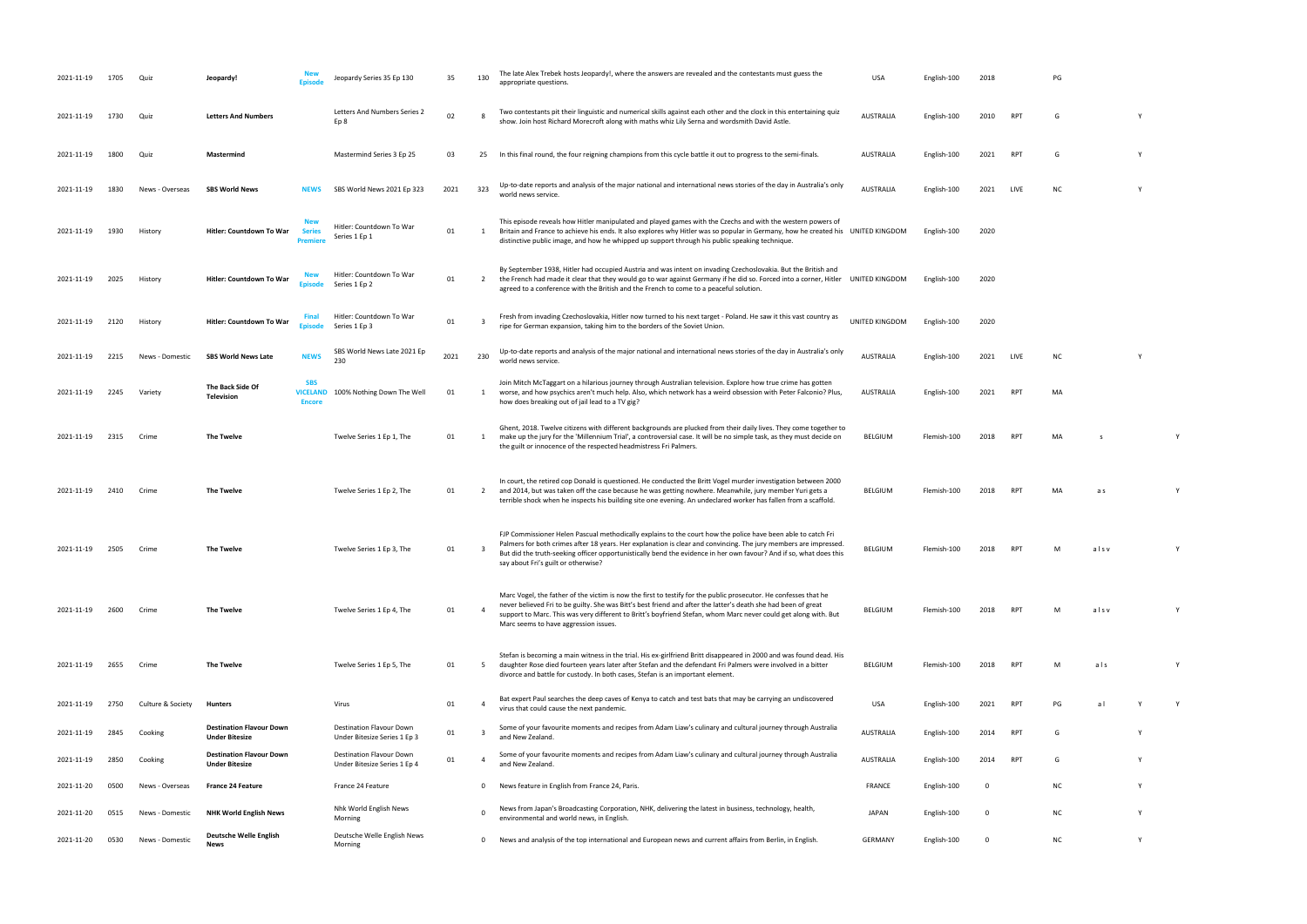| 2021-11-20 | 0600 | News - Domestic         | <b>France 24 English News</b><br><b>First Edition</b>                   | France 24 English News<br>Morning First Edition            |      | $\mathbf 0$             | International news and current affairs television from Paris, offering a French perspective on world events, in<br>English                                                                                                                                                                                                                        | <b>FRANCE</b>         | English-100          |          | RP <sub>1</sub> | ΝC        |     |          |   |
|------------|------|-------------------------|-------------------------------------------------------------------------|------------------------------------------------------------|------|-------------------------|---------------------------------------------------------------------------------------------------------------------------------------------------------------------------------------------------------------------------------------------------------------------------------------------------------------------------------------------------|-----------------------|----------------------|----------|-----------------|-----------|-----|----------|---|
| 2021-11-20 | 0630 | News - Domestic         | Al Jazeera English News                                                 | Al Jazeera News First Edition                              |      | 0                       | News via satellite from Al Jazeera Satellite Network, Qatar, in English.                                                                                                                                                                                                                                                                          | QATAR                 | English-100          |          |                 | NC.       |     |          |   |
| 2021-11-20 | 0700 | News - Overseas         | <b>BBC News</b>                                                         | BBC 6 O'clock News                                         |      | 0                       | BBC 6.00pm evening news via satellite from London, UK, in English.                                                                                                                                                                                                                                                                                | UNITED KINGDOM        | English-100          | - 0      |                 | <b>NC</b> |     |          |   |
| 2021-11-20 | 0730 | News - Overseas         | Italian News                                                            | Italian News Daily                                         |      | $\mathbf{0}$            | News via satellite from RAI Rome in Italian, no subtitles.                                                                                                                                                                                                                                                                                        | <b>ITALY</b>          | Italian-100          | 2013     |                 | <b>NC</b> |     | <b>Y</b> |   |
| 2021-11-20 | 0810 | News - Overseas         | <b>Filipino News</b>                                                    | <b>Filipino News</b>                                       |      | $\mathbf{0}$            | News via satellite from ABS-CBN Manila, in Tagalog, no subtitles.                                                                                                                                                                                                                                                                                 | <b>PHILIPPINES</b>    | Filipino-100         | 2013     |                 | <b>NC</b> |     | Y        |   |
| 2021-11-20 | 0840 | News - Overseas         | <b>French News</b>                                                      | French News                                                |      | 0                       | News via satellite from FT2 Paris, in French, no subtitles.                                                                                                                                                                                                                                                                                       | <b>FRANCE</b>         | French-100           | 2013     |                 | <b>NC</b> |     | Y        |   |
| 2021-11-20 | 0930 | News - Overseas         | <b>Greek News</b>                                                       | <b>Greek News</b>                                          |      | $^{\circ}$              | News via satellite from ERT Athens, in Greek, no subtitles.                                                                                                                                                                                                                                                                                       | GREECE                | Greek-100            | 2020     |                 | NC.       |     | Y        |   |
| 2021-11-20 | 1030 | News - Overseas         | German News                                                             | German News                                                |      | 0                       | News via satellite from DW Berlin, in German, no subtitles.                                                                                                                                                                                                                                                                                       | GERMANY               | German-100           | 2013     |                 | <b>NC</b> |     | Y        |   |
| 2021-11-20 | 1100 | News - Overseas         | <b>Spanish News</b>                                                     | Spanish News                                               |      | 0                       | News via satellite from RTVE Madrid, in Spanish, no subtitles.                                                                                                                                                                                                                                                                                    | SPAIN                 | Spanish-100          | 2013     |                 | <b>NC</b> |     | Y        |   |
| 2021-11-20 | 1130 | News - Overseas         | Turkish News                                                            | <b>Turkish News</b>                                        |      | 0                       | News via satellite from TRT Turkey, in Turkish, no subtitles.                                                                                                                                                                                                                                                                                     | <b>TURKEY</b>         | Turkish-100          | 2013     |                 | NC.       |     | Y        |   |
| 2021-11-20 | 1200 | News - Overseas         | <b>Arabic News F24</b>                                                  | Arabic News F24                                            |      | $\mathbf 0$             | International news and current affairs from France 24 Arabic, via satellite, in Arabic, no subtitles.                                                                                                                                                                                                                                             | <b>FRANCE</b>         | Arabic-100           | $\Omega$ |                 | <b>NC</b> |     | Y        |   |
| 2021-11-20 | 1230 | News - Overseas         | <b>ABC America: World</b><br>NEWS<br><b>News Tonight</b>                | Abc America: World News<br>Tonight With David Muir         |      | $\Omega$                | America's number one network news bulletin with anchors David Muir weekdays Whit Johnson Saturday edition<br>and Linsey Davis Sunday edition.                                                                                                                                                                                                     | <b>USA</b>            | English-100          |          |                 | <b>NC</b> |     | Y        |   |
| 2021-11-20 | 1300 | News - Domestic         | <b>PBS Newshour</b><br>NEWS                                             | PBS Newshour                                               |      | $\Omega$                | Reviews and analysis of the day's news presented by Judy Woodruff for the Public Broadcasting Service (PBS) in<br>the United States.                                                                                                                                                                                                              | <b>USA</b>            | English-100          | 2012     |                 | <b>NC</b> |     | Y        |   |
| 2021-11-20 | 1400 | News - Domestic         | <b>REPLAY</b><br><b>Small Business Secrets</b>                          | Small Business Secrets Series 7<br>En ۶                    | 2021 | -8                      | Host Ricardo Goncalves shines a light on the small business owners and innovators playing a vital role in<br>Australia's economic growth.                                                                                                                                                                                                         | <b>AUSTRALIA</b>      | English-100          | 2021     | <b>RPT</b>      | PG        |     | Y        |   |
| 2021-11-20 | 1430 | Motor Sports            | <b>Superbike World</b><br>Championship 2021 Rnd<br><b>SPORTS</b><br>13  | Superbike World Championship<br>2021, Round 13, Indonesia  | 2021 | 13                      | All the best moments and highlights from the Superbike World Championship, Round 13. International<br>motorcycling, 2021.                                                                                                                                                                                                                         | AUSTRALIA             | English-100          | 2021     |                 | <b>NC</b> |     | <b>Y</b> |   |
| 2021-11-20 | 1530 | History                 | <b>Running On Time</b>                                                  | <b>Running On Time</b>                                     |      | $\mathbf 0$             | Running On Time traces the evolution of railway time through early mechanical time keeping to present modern<br>satellite systems. We meet the railway staff who maintain various clocks, watches and devices that connect our<br>rail system, and explore technological changes that are integral in delivering today's passenger rail services. | <b>AUSTRALIA</b>      | English-100          | 2019     | <b>RPT</b>      | G         |     | <b>Y</b> |   |
| 2021-11-20 | 1545 | Nature &<br>Environment | <b>Going Places With Ernie</b><br>Dingo                                 | Cooktown                                                   | 04   |                         | Ernie explores the rugged rivers and mountains around Cooktown before meeting up with two salt-of-the-earth<br>Elders, who've raised a large family and one very talented footballer.                                                                                                                                                             | AUSTRALIA             | English-100          | 2020     | <b>RPT</b>      | G         |     | Y        |   |
| 2021-11-20 | 1615 | Culture & Society       | <b>Wheels Of Wonder</b>                                                 | Wheels Of Wonder                                           |      | $\mathbf{0}$            | The Wheels of Wonder follows a team of ambitious social impact creators as they enter Lebanon's capital, Beirut,<br>with a curious project. Their mission: to trial and test an unusual prototype play cart with the hope of improving<br>the lives of refugee children through 'loose parts' play.                                               | AUSTRALIA             | English-100          | 2019     | RPT             | G         |     |          |   |
| 2021-11-20 | 1735 | History                 | <b>Nazi Megastructures</b>                                              | Pearl Harbour                                              | 05   | $\Delta$                | A look at how the Japanese Navy planned and executed the surprise attack on Pearl Harbour on 7 December<br>1941 that brought the United States into WWII.                                                                                                                                                                                         | <b>USA</b>            | English-100          | 2018     | <b>RPT</b>      | PG        | a v |          |   |
| 2021-11-20 | 1830 | News - Overseas         | <b>SBS World News</b><br>NEWS                                           | SBS World News 2021 Ep 324                                 | 2021 | 324                     | Up-to-date reports and analysis of the major national and international news stories of the day in Australia's only<br>world news service.                                                                                                                                                                                                        | AUSTRALIA             | English-100          | 2021     | LIVE            | <b>NC</b> |     | <b>Y</b> |   |
| 2021-11-20 | 1930 | Quiz                    | <b>Celebrity Letters And</b><br><b>New</b><br>Numbers<br><b>Episode</b> | <b>Celebrity Letters And Numbers</b><br>Series 1 Ep 8      | 01   |                         | Hosted by Michael Hing and featuring wordsmith David Astle and numbers expert Lily Serna, joined by celebrity<br>contestants Lewis Hobba, Concetta Caristo, Susie Youssef and special Dictionary Corner guest Carlo Ritchie.                                                                                                                      | <b>AUSTRALIA</b>      | English-100          |          |                 | M         |     |          |   |
| 2021-11-20 | 2030 | Archaeology             | Tutankhamun - Life,<br>Death And Legacy                                 | Tutankhamun - Life, Death And<br>Legacy Series 1 Ep 3      | 01   | $\overline{\mathbf{3}}$ | 3300 years ago, the teenage King Tutankhamun was sealed in his treasure tomb and laid there undisturbed until<br>he was discovered in 1922 by Howard Carter. We uncover something very suspicious about Tutankhamun's<br>burial treasures, and the astonishing items that may well have been used in his mummification.                           | UNITED KINGDOM        | English-100          | 2019     | RPT             | PG        |     | Y        | Y |
| 2021-11-20 | 2125 | Culture & Society       | Russia To Iran: Across The<br>Wild Frontier                             | From Russia To Iran: Crossing<br>The Wild Frontier S1 Ep 2 | 01   | 2                       | As the pair head into the remote mountains, they are sometimes forced to camp by the roadside. The landscape<br>becomes increasingly spectacular as they head into Ingushetia - the first of the Islamic republics along Russia's<br>southern border.                                                                                             | UNITED KINGDOM        | English-80; Russian- | 2018     | <b>RPT</b>      | PG        |     |          |   |
| 2021-11-20 | 2215 | Quiz                    | 8 Out Of 10 Cats Does<br>Countdown                                      | 8 Out Of 10 Cats Does<br>Countdown Series 9 Ep 16          | 09   | 16                      | 8 Out Of 10 Cats Does Countdown is hosted by Jimmy Carr, with team captains Sean Lock and Jon Richardson,<br>and features Rachel Riley and Susie Dent on maths and dictionary duty respectively.                                                                                                                                                  | <b>UNITED KINGDOM</b> | English-100          | 2016     | <b>RPT</b>      | M         | als | Y        |   |